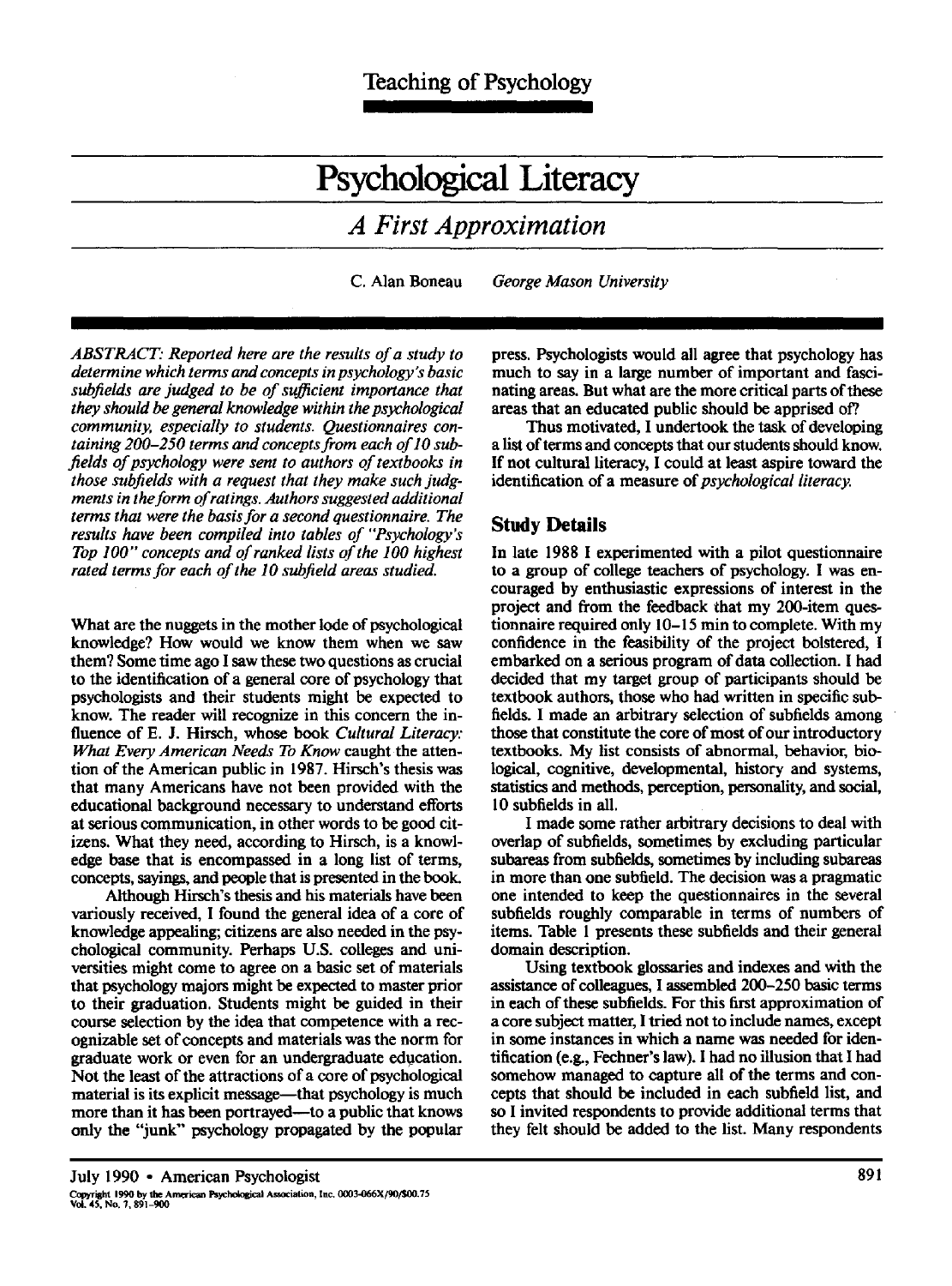#### **Table 1**  *Subfield Descriptions*

| Subfield                     | Abbreviation | Description                                                                                                          |
|------------------------------|--------------|----------------------------------------------------------------------------------------------------------------------|
| Abnormal                     | <b>ABNL</b>  | Functional disorders, organic disorders, therapies, psychoanalytic theory.                                           |
| <b>Behavior</b>              | <b>BEHV</b>  | Animal learning and behavior, conditioning and learning phenomena.<br>learning theory. Excludes verbal learning.     |
| <b>Biological</b>            | <b>BIOL</b>  | Neuro-anatomy and -physiology (except sensory processes), biochemical<br>approaches, drug action, organic disorders. |
| Cognitive                    | COGN         | General cognitive, verbal learning, psycholinguistics, decision processes.                                           |
| Developmental                | <b>DEVT</b>  | Life span development of everything. Personality theory, tests,<br>intelligence, psychoanalytic theory.              |
| <b>History &amp; Systems</b> | <b>HIST</b>  | History of psychology, older systems and theories, behavior theory and<br>phenomena, philosophy of science.          |
| Methodology & Statistics     | <b>METH</b>  | Statistics, research methodology, measurement theory, test theory,<br>survey theory and methodology.                 |
| Perception                   | <b>PERC</b>  | Perceptual processes, sensation, sensory mechanisms, sensory<br>anatomy and physiology, psychophysics.               |
| Personality                  | <b>PERS</b>  | Personality theory, personality tests, intelligence, psychoanalytic theory.                                          |
| Social                       | SOCL         | Human emotion and motivation, small-group dynamics, interpretation of<br>others, cultural influences, organizations. |

did so, and the collected set of suggested terms for each subfield was included in a second questionnaire that was sent out to those authors who had responded to my original version.

For participants in the study, I collected a list of about 250 authors of current textbooks, attempting insofar as possible to have essentially the same number for each subfield. In some subfields, however, there are not many existing texts--perception and biological/physiological, in particular.

My concern was with conceptual issues, and I attempted to establish rating criteria that would focus my respondents on such issues. For example, I proposed that a rating of 5, the highest, should be given to those terms that every psychology baccalaureate should be able to discuss and relate to other terms; *to make knowledgeable statements about* was the way it was phrased in the instructions to the questionnaire. A rating of 4 should be given to terms that every psychology baccalaureate should recognize. The criteria are listed in Table 2 as they were presented to the participants. Admittedly, the criteria

An earlier version of this article was presented as an invited address of Divisions 1 and 2 at the August 1989 meeting of the American Psychological Association in New Orleans.

I wish to thank all of the anonymous authors for their time, patience, and willingness to participate. My colleagues at George Mason University will also understand that I appreciate their help in compiling lists of terms. Last, the Beagle Brothers deserve thanks for their Timeout applications for the Appleworks program. Without these, the task would not have been attempted.

Correspondence concerning this article should be addressed to C. Alan Boneau, Department of Psychology, George Mason University, Fairfax, VA 22030. The Department of Psychology at George Mason will provide a comprehensive listing of the total set of terms from all subfields upon receipt of \$3 to cover costs of printing, mailing, and handling.

constitute a strangely concocted dimension, but it seemed to make sense to my respondents; I had only two comments on the rating scale.

The original round of questionnaires was sent in waves during the summer of 1988. Three follow-up letters, one including the original questionnaire, were sent during the fall of 1988 to authors who had not yet responded. Also, during the fall and winter the second round of questionnaires was sent; these included the subfield terms that had been suggested by those who had responded to the original questionnaire. Finally, two additional follow-up

#### **Table 2**

| <b>Criteria for Rating Terms</b> |  |  |  |
|----------------------------------|--|--|--|
|----------------------------------|--|--|--|

| Rating                   | Criterion                                                                                                                              |
|--------------------------|----------------------------------------------------------------------------------------------------------------------------------------|
| Very important (5)       | All psychology baccalaureates<br>should be able to make<br>knowledgeable statements<br>about this term.                                |
| Important (4)            | All psychology baccalaureates<br>should, at a minimum,<br>recognize this term.                                                         |
| Somewhat specialized (3) | But all psychology doctorates<br>should be able to make<br>knowledgeable statements<br>about this term (and, of<br>course, all above). |
| Specialized (2)          | But all psychology doctorates<br>should, at a minimum.<br>recognize this term.                                                         |
| Overly specialized (1)   | This is too specialized for<br>general knowledge even at<br>the doctoral level.                                                        |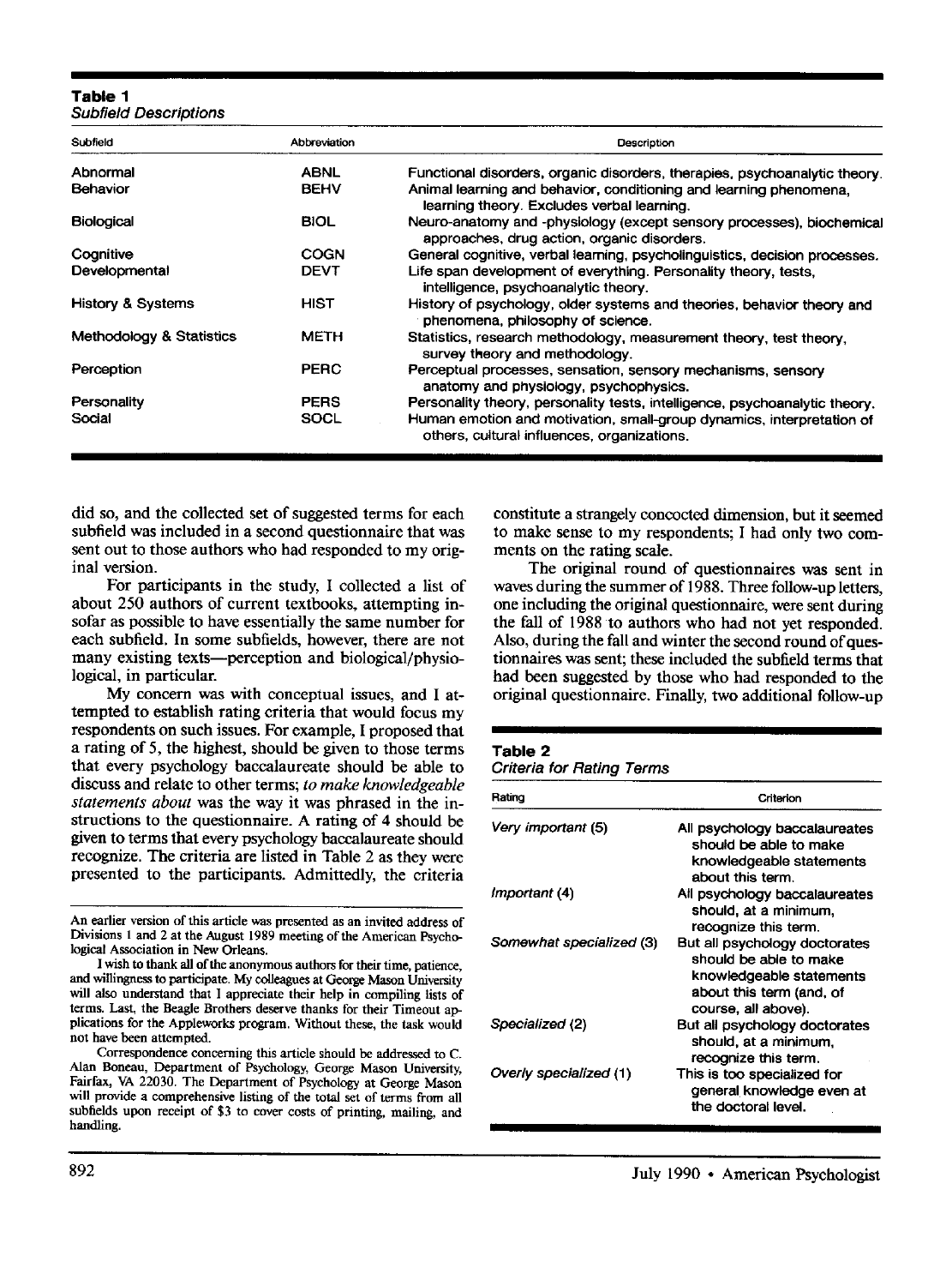#### **Table 3**

| <b>Number of Authors Sent Questionnaires</b> |  |
|----------------------------------------------|--|
| (With Return Data)                           |  |

| Subfield                  | No. of<br>authors | Returns | %   | Second<br>rotums | ℅   |
|---------------------------|-------------------|---------|-----|------------------|-----|
| Abnormal                  | 23                | 11      | 48  |                  |     |
| <b>Behavior</b>           | 22                | 19      | 86  | 14               | 74  |
| Biological/               |                   |         |     |                  |     |
| Physiological             | 23                | 14      | 61  | 8                | 57  |
| Cognition                 | 32                | 18      | 56  | 14               | 78  |
| Developmental             | 26                | 14      | 54  | 13               | 93  |
| History                   | 21                | 18      | 86  | 17               | 94  |
| <b>Methods/Statistics</b> | 32                | 23      | 72  | 23               | 100 |
| Perception                | 17                | 13      | 76  | 9                | 69  |
| Personality               | 26                | 12      | 46  |                  |     |
| Social                    | 27                | 17      | 63  | 11               | 65  |
| Total                     | 249               | 159     | 64% | 109              | 80% |

letters were sent to nonresponders, one containing a second copy of the original questionnaire. Data about the number of questionnaires and response rates are included in Table 3. Overall, my response rate was 64% of the authors whom I was able to locate. Abnormal and Personality authors provided my lowest rates of return, and these respondents provided no additional terms to be rated; thus, there was no second questionnaire for these subfields. Upon receipt, data were entered into computer files separately for each subfield and then were subjected to analysis.

#### **Analysis: Issues and Resolutions**

I had originally thought that presentation of the results of the survey would be a straightforward matter. I would calculate the mean ratings for each item, collate all subfield lists, and then select those items with the highest mean ratings. It occurred to me that a list of "Psychology's Top 100" would be an admirable device for stimulating interest in the whole collection and the motivation that prompted it. The naiveté of such a presumption becomes apparent from the summary data of my original set of top 100 terms presented in Table 4 (the total is actually 113 because of ties). Of these highest rated terms, 42 are from the Methods/Statistics subfield. In retrospect this result is not too surprising. Virtually every psychology major is subjected to a course in statistics, and there are a substantial number of topics we all assume should have been mastered by our students as a result of that experience. Probably more psychology majors are confronted by these terms than any other (with the possible exception of psychoanalytic terminology). What was surprising to me even in retrospect, however, was the inclusion of only 1 term from Cognition in this original set.

Also presented in Table 4 are data on the number of items for each subfield that received an average rating of 5, and also those that received an average rating of better than 4.50. Clearly, for an item to average 5.0, every

rater had to rate it 5.0. Finding 10 or more psychologists who are unanimous about anything clearly represents a major achievement, but it happened in the Statistics subfield! Note that only five terms are rated higher than 4.5 in Cognition, whereas 69 are so rated in Methods/Statistics.

The imbalance between subfields presents a problem in credibility. It did not seem to me to be possible that psychologists in general would stand for a list of Psychology's Top 100 terms in which 42 were from Methods/ Statistics. My solution, as will be seen later, was to compose the list by selecting the top 10 terms from each of the subfields.

Before looking at those, however, I will first consider a problem raised by the analysis--why does cognition, which is clearly a dominant research area at present, fare so poorly as a subfield? Why do authors in cognition seem to give us the impression that there are few terms in the cognitive area that every Undergraduate psychology major should know about?

My pursuit of an answer to this question led me to perform a number of supplemental analyses of my data. In general, these analyses did not lead to any new insights about cognitive psychology. It seems to be common knowledge, of course, that cognitive psychology is a confused conglomeration with little consensus about subject matter. For example, White (1985) compared the references of seven undergraduate cognitive psychology textbooks and found that only 144 of the total 3,200 references were cited in at least four of the texts. Only 19 publications were included in all seven of the texts! My data indicated only that the mean rating of my Cognition authors was lower than that of any other subfield, a symptom, if not a satisfactory explanation.

More central to the thrust of this article than these ancillary findings, however, are the ratings of the terms and their associated rankings. These are presented in two ways. First, in Table 5, I provide a list of Psychology's Top 100 composed of the 10 most highly rated terms from each of the 10 subfields. These are given in alpha-

# **Table 4**

*Highly Rated Terms* 

| Subfield                  | "Top 100" | 5.00 | >4.50 |
|---------------------------|-----------|------|-------|
| Abnormal                  | 20        | з    | 34    |
| Behavior                  | 15        | 3    | 27    |
| Biological/Physiological  | 5         | Ω    | 22    |
| Cognition                 |           | n    | 5     |
| Developmental             | 6         |      | 12    |
| <b>History</b>            | 9         |      | 16    |
| <b>Methods/Statistics</b> | 42        | 10   | 69    |
| Perception                |           |      | 38    |
| Personality               |           | 2    | 21    |
| Social                    | 4         | 0    | 12    |
| Total                     | 113       | 20   | 256   |

*(text continues on page 900)*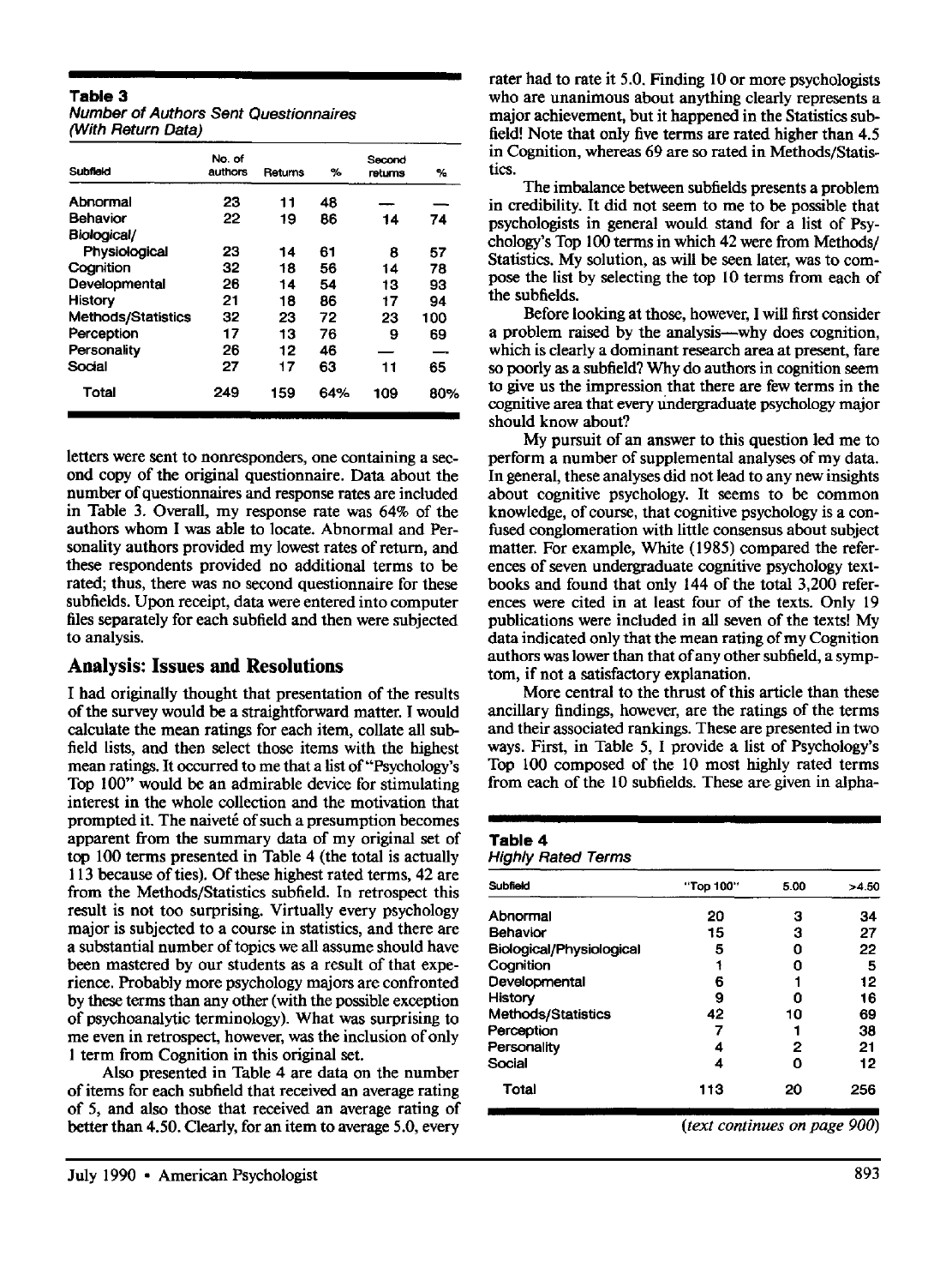#### **Table 5**

Psychology's "Top 100" Terms/Concepts (In Alphabetical Order)

| Term                                            | Rating | Subfield    | Term                            | Rating | Subfield    |
|-------------------------------------------------|--------|-------------|---------------------------------|--------|-------------|
| Absolute threshold                              | 4.92   | <b>PERC</b> | <b>Hypothesis testing</b>       | 5.00   | <b>METH</b> |
| Action potential                                | 4.71   | <b>BIOL</b> | ld                              | 4.73   | <b>PERS</b> |
| Aggression                                      | 4.75   | <b>DEVT</b> | Independent variable            | 5.00   | <b>METH</b> |
| <b>Anxiety</b>                                  | 5.00   | <b>ABNL</b> | Infant-mother attachment        | 4.67   | <b>DEVT</b> |
| Anxiety disorder                                | 4.91   | <b>ABNL</b> | Information-processing approach | 4.50   | <b>COGN</b> |
| <b>Artificial intelligence</b>                  | 4.56   | <b>COGN</b> | instrumental behavior           | 4.89   | <b>BEHV</b> |
| Associationism                                  | 4.83   | <b>HIST</b> | Intelligence                    | 4.64   | <b>DEVT</b> |
| Attachment                                      | 5.00   | <b>DEVT</b> | Intelligence quotient           | 4.69   | HIST        |
| Attitude change, factors influencing            | 4.76   | SOCL        | Introversion-extraversion       | 4.64   | <b>PERS</b> |
| <b>Attitudes and behavior</b>                   | 4.71   | <b>SOCL</b> | Just noticeable difference      | 4.77   | <b>PERC</b> |
| Attribution theory                              | 4.65   | SOCL        | Law of effect                   | 4.84   | <b>BEHV</b> |
| Avoidance learning                              | 4.79   | <b>BEHV</b> | Long-term memory                | 4.89   | <b>COGN</b> |
| Binocular depth cues                            | 4.77   | <b>PERC</b> | Longitudinal research           | 4.64   | <b>DEVT</b> |
| Central nervous system                          | 4.93   | <b>BIOL</b> | Meaning                         | 4.44   | COGN        |
| Cerebellum                                      | 4.71   | <b>BIOL</b> | Mental illness                  | 4.91   | <b>ABNL</b> |
| Cerebral cortex                                 | 4.86   | <b>BIOL</b> | Mental imagery                  | 4.39   | <b>COGN</b> |
| Cerebral hemispheres                            | 4.86   | <b>BIOL</b> | Milgram's obedience experiment  | 4.59   | <b>SOCL</b> |
| Childhood, characteristics of                   | 4.71   | <b>DEVT</b> | Nature-nurture controversy      | 4.86   | <b>DEVT</b> |
| Classical conditioning                          | 5.00   | <b>BEHV</b> | Neocortex                       | 4.71   | <b>BIOL</b> |
| Cognitive development                           | 4.86   | <b>DEVT</b> | Neurotransmitter                | 4.88   | <b>BIOL</b> |
| Cognitive dissonance theory                     | 4.82   | SOCL        | Normal distribution             | 5.00   | <b>METH</b> |
| Conditioned stimulus                            | 4.74   | <b>BEHV</b> | Operant conditioning            | 5.00   | <b>BEHV</b> |
| Conditioned reflex                              | 4.94   | HIST        | Origin of Species               | 4.79   | <b>BEHV</b> |
| Conformity                                      | 4.65   | <b>SOCL</b> | Personality                     | 5.00   | <b>PERS</b> |
| Consciousness                                   | 4.80   | <b>HIST</b> | Phobia                          | 4.82   | <b>ABNL</b> |
| Contrast                                        | 4.67   | <b>PERC</b> | Placebo effect                  | 4.82   | <b>ABNL</b> |
|                                                 | 5.00   | <b>METH</b> | Positive reinforcement          | 4.93   | <b>BEHV</b> |
| Control group<br><b>Correlation coefficient</b> | 5.00   | <b>METH</b> | Prejudice                       | 4.76   | <b>SOCL</b> |
| Correlational method                            | 4.65   | SOCL        |                                 |        |             |
|                                                 |        |             | Prosocial behavior              | 4.81   | <b>SOCL</b> |
| Dendrite                                        | 4.71   | <b>BIOL</b> | Psychoanalytic theory           | 4.82   | <b>PERS</b> |
| Deoxyribonucleic acid (DNA)                     | 4.71   | <b>BIOL</b> | Psychosis                       | 4.91   | <b>ABNL</b> |
| Dependent variable                              | 5.00   | <b>METH</b> | Psychosomatic disorders         | 4.91   | <b>ABNL</b> |
| Depression                                      | 4.82   | <b>ABNL</b> | Psychotherapy                   | 5.00   | <b>ABNL</b> |
| Depth perception                                | 4.92   | <b>PERC</b> | Rehearsal                       | 4.39   | <b>COGN</b> |
| Determinism                                     | 4.78   | <b>HIST</b> | Reinforcement                   | 5.00   | <b>BEHV</b> |
| Developmental stages, theories of               | 4.93   | <b>DEVT</b> | <b>Right hemisphere</b>         | 4.71   | <b>BIOL</b> |
| Distance cues                                   | 4.69   | <b>PERC</b> | Sample                          | 5.00   | <b>METH</b> |
| Ego                                             | 5.00   | <b>PERS</b> | Semantic memory                 | 4.39   | <b>COGN</b> |
| Electroencephalograph                           | 4.71   | <b>BIOL</b> | Serial position function        | 4.50   | COGN        |
| Empiricism                                      | 4.78   | HIST        | Short-term memory               | 4.61   | <b>COGN</b> |
| Etiology                                        | 5.00   | <b>ABNL</b> | Significance level              | 5.00   | <b>METH</b> |
| Evolution and functionalism                     | 4.78   | <b>HIST</b> | Significant difference          | 5.00   | METH        |
| Experimental group                              | 5.00   | <b>METH</b> | Social influence                | 4.67   | <b>SOCL</b> |
| <b>Extinction</b>                               | 4.89   | <b>BEHV</b> | Socialization                   | 4.93   | <b>DEVT</b> |
| Forgetting curve                                | 4.67   | COGN        | Socioeconomic status            | 4.64   | <b>DEVT</b> |
| Free association                                | 4.73   | <b>PERS</b> | Traits                          | 4.67   | <b>PERS</b> |
| Free recall                                     | 4.50   | COGN        | Unconscious                     | 4.75   | <b>PERS</b> |
| Frequency (audition)                            | 4.77   | <b>PERC</b> | Unconscious motivation          | 4.67   | <b>PERS</b> |
| Gestalt principles of organization              | 5.00   | <b>PERC</b> | Visual angle                    | 4.69   | <b>PERC</b> |
| Gestalt psychology                              | 4.78   | <b>HIST</b> | Visual depth perception         | 4.75   | <b>PERC</b> |

*Note.* PERC = perception; BIOL = biological; DEVT = developmental; ABNL = abnormal; COGN = cognitive; HIST = historical; SOCL = social; BEHV = behavior; METH = methodology; PERS = personality.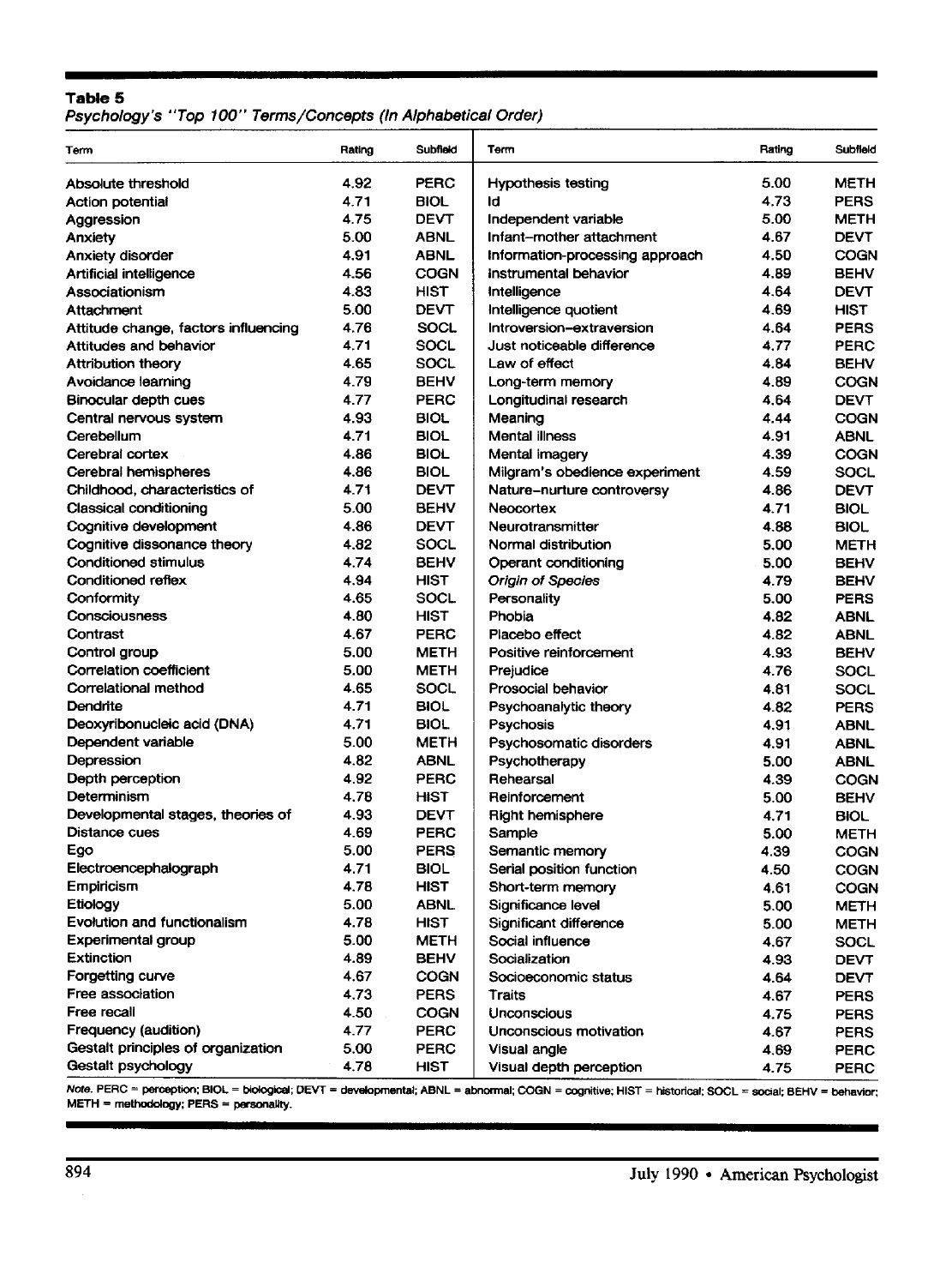Table 6<br>*First 100 Ter* 

|                            | - השפטונטאר ומונ <del>פו</del> איזור |                       | Abnormal                                                               |            |                        |                                    | Behavior             |                                                     |                   |                        |
|----------------------------|--------------------------------------|-----------------------|------------------------------------------------------------------------|------------|------------------------|------------------------------------|----------------------|-----------------------------------------------------|-------------------|------------------------|
| Rank                       | Term                                 | Rating                | Term<br>Rank                                                           | Rating     | Rank                   | Term                               | Rating               | Term<br>Rank                                        |                   | Rating                 |
|                            |                                      |                       | 51 Infanti                                                             |            |                        | Classical conditioning             |                      |                                                     |                   |                        |
|                            | Etiology<br>Anxiety                  | 88<br>ចំចំ            | le autism<br><b>52 MMP</b>                                             | 88         |                        | Operant conditioning               | $\frac{8}{2}$<br>ιŚ  | Autonomic conditioning<br>Satiation<br>S            |                   | 3.89                   |
|                            |                                      | $\frac{8}{5}$         |                                                                        | Ħ,         |                        |                                    | ន្ត                  | Ż                                                   |                   |                        |
|                            | Psychotherapy                        | $rac{5}{4}$           | 53 Obsessive-compulsive personality                                    | Ş          |                        | Reinforcement                      | $\frac{8}{1}$        | Conditioned emotional response<br>Ż                 |                   | 383                    |
| ÷                          | <b>Anxiety disorder</b>              | $rac{5}{4}$           | 54 Psychotropic drugs<br>55 Autism                                     | Ľ.         |                        | Positive reinforcement             | $\frac{8}{2}$        | Two-factor theory, avoidance img<br>8               |                   |                        |
| ю                          | Mental illness                       |                       |                                                                        |            | Extinction<br><b>U</b> |                                    |                      | Intervening variables                               |                   | 882<br>885             |
| o                          | Psychosis                            | $\frac{5}{4}$         | 56 Claustrophobia<br>57 Client-centered therapy                        | ίŠ,        |                        | <b>Instrumental behavior</b>       |                      | <b>Biofeedback</b><br>និង                           |                   |                        |
|                            | Psychosomatic disorders              | $\frac{5}{4}$         |                                                                        | <b>Zj</b>  | Punishment             |                                    |                      | Cognitive maps                                      |                   | 3.79                   |
| œ                          | Depression                           | 4.B2                  | 58 Deinstitutionalization<br>59 Insanity defense                       | Ņ          | œ                      | Law of effect                      | <b>BAR</b>           | <b>Compound stimuli</b><br>និន                      |                   | ვ<br>ა                 |
| o                          | <b>Phobis</b>                        |                       |                                                                        | р.         | œ                      | Avoidance learning                 |                      | Preparedress                                        |                   | 3.79                   |
| ∘                          | Placebo effect                       | 4.82                  | 60 Transference                                                        | 2          |                        | <b>Origin of Species</b>           | ŖĘ                   | <b>Conditioned inhibition</b><br>$\dot{\mathbf{z}}$ |                   |                        |
| Ξ                          | <b>Acute schizophrenia</b>           | ្                     | 61 Withdrawal symptoms                                                 | 5          |                        | Conditioned stimulus               |                      | Connectionism (neural modeling)<br>ã                |                   | 3.74                   |
| 으                          | Affective disorder                   |                       |                                                                        | ۴,         | 덜                      | Discrimination learning            | $\tilde{\mathbf{r}}$ | Experimental analysis of behavior<br>S              |                   | 3.74                   |
| ∾                          | Antisocial personality               | EEE                   | 62 Agoraphobia<br>63 Catatonic schizophrenia<br>64 Counterconditioning |            | ø                      | Experimental extinction            | $\tilde{\bm{z}}$     | Learned helplessness<br>g                           |                   |                        |
| ⋣                          | å,                                   |                       |                                                                        | ÷          | ž                      | Unconditioned response             | 174                  | Opponent process theory (Solomon)<br>Ž,             |                   | 3.74                   |
| 뜨                          | Primary prevention                   | R                     | 65 Dysfunctional                                                       | e,         | ဖာ                     | Unconditioned stimulus             | Σ,                   | Second-order conditioning<br>58                     |                   | $\frac{1}{2}$          |
| ≌                          | Defense mechanism                    | $\ddot{9}$            | 66 Functional psychosis                                                | ÷.         |                        | Contingencies of reinforcement     | 5                    | Connectionism (Thorndike)<br>\$                     |                   | 3.71                   |
| ₽                          | Detusion                             | $\mathbf{z}$          | 67 M'Naughton rule                                                     | ۹,         | <b>Reflex</b>          |                                    |                      | Expectancy theory<br>G)                             |                   | 55<br>50               |
| ₽                          | <b>DSM-M</b>                         | द                     |                                                                        | ۹.         | စ                      | Schedules of reinforcement         |                      | Intertrial interval<br>8                            |                   | $\frac{7}{3}$          |
| ⅇ                          | Hallucination                        | $\frac{2}{3}$         | 68 Neurology<br>69 Premorbid<br>70 Psychodynamic therapy               | $\ddot{r}$ | Φ                      | Behavior modification              |                      | Neutral stimulus (Pavlov)<br>8                      |                   | 5                      |
| ន                          | Medical model                        |                       |                                                                        | $\ddot{3}$ | 8                      | Empirical law of effect            |                      | Selection by consequences<br>R                      |                   | 3.69                   |
| ā                          | Paranda                              | ម្មី                  | 71 Repression                                                          | ÷          | Habituation            |                                    |                      | Sensitization<br><b>E</b>                           |                   |                        |
| ଅ                          | Prognosis                            | ថ្មី                  | Schizold personality<br>R                                              | ÷.         | S                      | Stimulus generalization            |                      | SS vs. SR learning<br>R                             |                   |                        |
| ಔ                          | Symptom                              | $\ddot{3}$            | 73 Stress-related disorders                                            | ÷.         | я                      | Pavlovian vs. Thorndikean learning | 3333888              | Successive approximation<br>ድ                       |                   | 888<br>¤¤¤             |
| న                          | Systematic desensitization           | $\frac{3}{2}$         | 74 Trauma                                                              | ÷          |                        | Conditioned fear                   | ត្                   | Voluntary-involuntary distinction<br>N              |                   | 3.67                   |
| 5g                         | Chronic schizophrenia                |                       | ical therapy<br>75 Biolog                                              | å          | я                      | Homeostasis                        | S,                   | Insight learning (Köhler)<br>15                     |                   | $\frac{2}{3}$          |
| 8                          | Desensitization                      |                       | 76 Compulsive personality                                              | 8          | 8                      | Generalization gradient            | S,                   | Blocking<br>۴                                       |                   | 3.63                   |
| 2                          | Epidemiology                         |                       | 77 Group therapy                                                       | 8          |                        | Stimulus control                   | 34                   | <b>Desenshization</b><br>Þ                          |                   | $\frac{3}{2}$          |
| $\boldsymbol{\mathcal{Z}}$ | Manic-depressive disorder            | 98888                 | 78 Hallucinogens                                                       | 8          | 8                      | Behavior therapy                   |                      | The Behavior of Organisms<br>은                      |                   | 3.63                   |
| <b>R</b>                   | <b>Neurosis</b>                      |                       | 79 Hysteria                                                            | 8          | କ୍ଷ                    | Conditioned reinforcement          | ٩                    | Variable-interval schedule<br>5                     |                   | 3.63                   |
| 8                          | Paranoid schizophrenia               |                       | 80 Organic brain disorders                                             | 8          | 8                      | Response shaping                   | ÷,                   | Approach-evoidance conflict<br>ន                    |                   | 3.61                   |
| 5                          | Projection                           |                       | 81 Remission                                                           | 8          | hstinct<br>75          |                                    | 5                    | Fixed action pattern<br><b>E</b>                    |                   |                        |
|                            | Psychogenic                          | <b>8888</b>           | Translent situational disorder<br>$\ddot{\mathbf{a}}$                  | 8          | 8                      | Partial reinforcement effect       | 5,                   | <b>Superstitious behavior</b><br>8                  |                   |                        |
| 88388                      | Syndrome                             |                       | 83 Transvestism                                                        | 88888      | 8                      | <b>Vegative transfer</b>           | 8                    | Two-process theory of learning<br>8                 |                   | និនីនិងជិត<br>តំបូងដូច |
|                            | Tranquilizer                         | 4.55                  |                                                                        |            | Ż,                     | Secondary reinforcement            | $\frac{26}{5}$       | Animal concept learning<br>38                       |                   |                        |
|                            | <b>Bipolar disorder</b>              |                       | 84 Ambivalence<br>85 Attention deficit disorder                        |            | Deprivation<br>m       |                                    | ř                    | Elicitation                                         |                   |                        |
|                            | Computsion                           | 4.45                  | 86 Conversion disorders                                                |            | imprinting<br>8        |                                    | $\ddot{ }$           | Magnitude of reward<br>8                            |                   |                        |
| a                          | Multiple personality                 | 1.45                  | 87 Depressants                                                         |            | S                      | Learning-performance distinction   | $\ddot{ }$           | Response competition<br>à,                          |                   | 3.57                   |
| 8                          | Nondirective therapy                 | 1.45                  | 88 ECT                                                                 | 8          | 8                      | <b>Brain stimulation</b>           | ř                    | Autoshaping<br>8                                    |                   | 3                      |
| g                          | Obsession                            | 4.45                  | 89 Endogenous factors                                                  | 8          | 8                      | Delay of reinforcement             | 부                    | Behavioral modeling<br>8                            |                   | 88<br>38               |
| ş                          | Personality disorder                 | 4.45                  | 90 Essential hypertension                                              | 888888     | ş                      | Primary reinforcement              | Ę                    | Garda-Koeling experiment<br>8                       |                   |                        |
| 5                          | Psychoactive drug                    | 4.45                  | 91 Family therapy                                                      |            |                        | Species-specific behavior          | 5                    | <b>Latent learning</b><br>ā,                        |                   | ឱនីដីដី<br>តំនាំតំនាំ  |
| 잎                          | Psychopathic personality             |                       | 92 Hebephrenic schizophrenia                                           |            | ∾                      | Selective attention                | ğ                    | 92 Learning sets                                    |                   |                        |
| 9                          | Psychosurgery                        |                       |                                                                        |            | 2                      | Taste-aversion learning            | S.                   | <b>Orienting reflex</b><br>8<br><b>a</b>            |                   |                        |
| 2                          | Sociopathic personality              | <b>44488</b><br>***** | 93 Hyperactivity<br>94 Passive-aggressive personality                  |            | I                      | Trial-and-error learning           | $\frac{88}{100}$     | Conditioned drug tolerance                          |                   |                        |
| ¥                          | Case history                         |                       | 95 Precipitating cause                                                 |            | 냪                      | Spontaneous recovery               |                      | Circadian rhythms<br>8                              |                   | 3.47                   |
| ş                          | Delusion system                      |                       | 96 Premature ejaculation                                               | 8          | ٠                      | Animal cognition                   | Š.                   | Conditioned suppression<br>$\bar{\mathbf{8}}$       |                   | 17<br>19               |
| ₽                          | Delusional disorders                 | $\frac{36}{2}$        | 97 Process schizophrenia                                               | 8          | <b>Skinner box</b>     |                                    | 3.95                 | Fixed ratio schedule<br>$\overline{\mathbf{a}}$     |                   |                        |
| ş                          | nia<br>A                             |                       | Reaction formation<br>g                                                | 8          |                        | Skinner's radical behaviorism      | 3.95                 | Rescorta-Wagner theory<br>g                         |                   | ३                      |
| 맣                          | Ego-defense mechanism                | 888                   | 99 Secondary gain                                                      | 88         | ቧ                      | Continuous reinforcement (CR)      | 3.93                 | 99 Exploration                                      |                   | 3.43                   |
|                            | Electroconvulsive therapy            |                       | rdary prevention<br>Secon<br>§                                         |            | 8                      | Negative reinforcement             | 3.93                 | 00 Generalization decrement                         |                   | 3B                     |
|                            |                                      |                       |                                                                        |            |                        |                                    |                      |                                                     |                   |                        |
|                            |                                      |                       |                                                                        |            |                        |                                    |                      |                                                     | (table continued) |                        |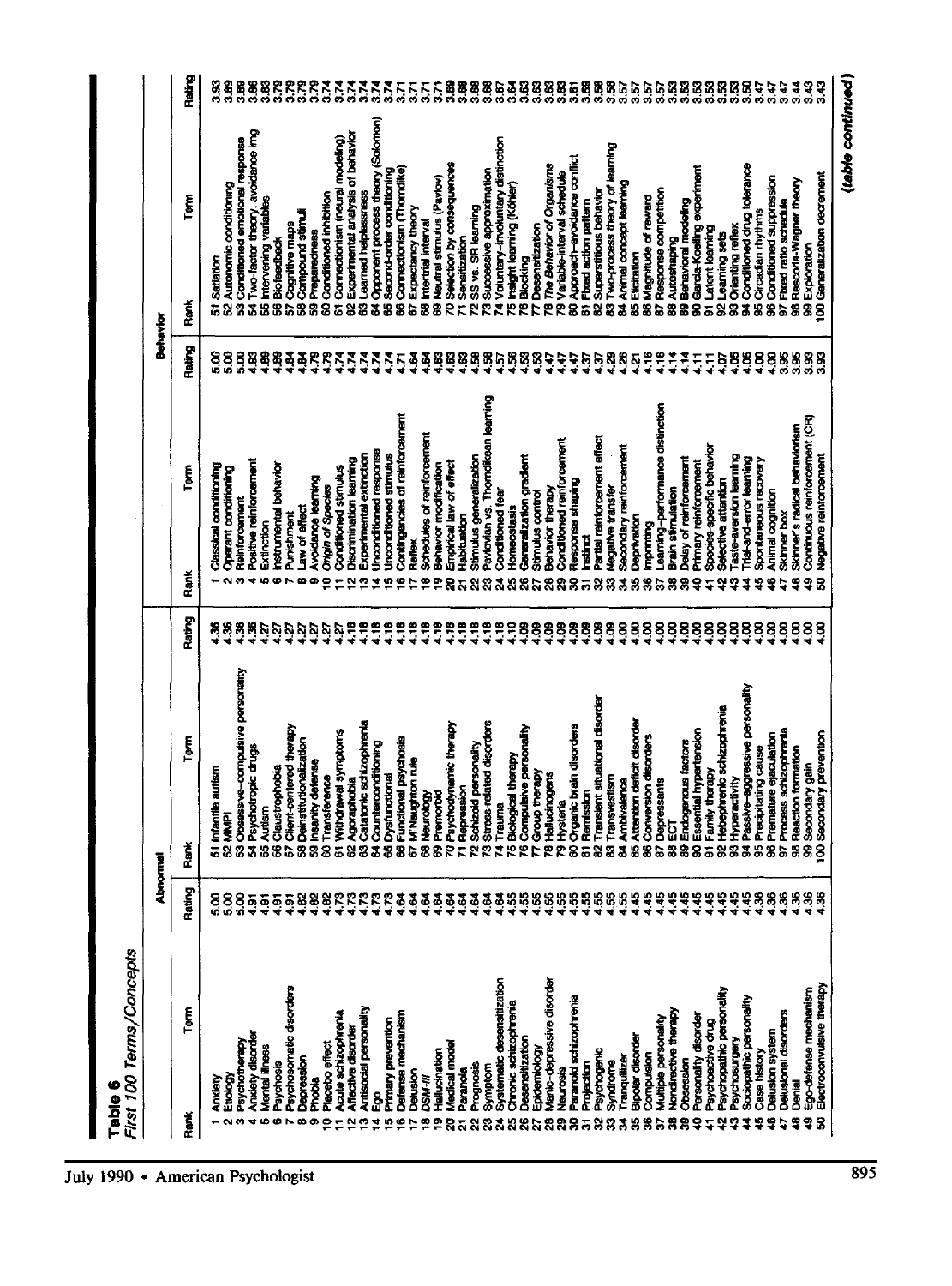| Table 6 (continued)                               |                         |                                                  |                                     |                 |                                                     |                       |           |                                                        |                                 |
|---------------------------------------------------|-------------------------|--------------------------------------------------|-------------------------------------|-----------------|-----------------------------------------------------|-----------------------|-----------|--------------------------------------------------------|---------------------------------|
|                                                   |                         | Biological                                       |                                     |                 |                                                     |                       | Cognitive |                                                        |                                 |
| Term<br>Rank                                      | Rating                  | Rank                                             | Term                                | Rating          | Term<br>Rank                                        | Rating                | Rank      | Term                                                   | Rating                          |
| Central nervous system                            | ី                       | Broca's aphasia<br>5                             |                                     | ċ,              | Long-term memory                                    | 38                    |           | Reconstructive processes                               |                                 |
| Neurotransmitter<br>$\sim$                        | $\frac{32}{2}$          | S                                                | Electrical stimulation of the brain | $\frac{5}{4}$   | Forgetting curve                                    | <b>995</b>            |           | Brown-Peterson paradigm                                | ಹಿ ಹ<br>ನೆ ನ                    |
| Cerebral cortex<br>ø                              | SG <sub>.</sub>         | Endocrine gland<br>ន                             |                                     | $\frac{1}{2}$   | Short-term memory                                   |                       |           | 53 Mental chronometry                                  | $\frac{5}{3}$                   |
| Cerebral hamispheres<br>₹                         | $\frac{8}{2}$           | Excitatory synapse<br>$\overline{\mathbf{z}}$    |                                     | $\frac{5}{4}$   | Consciousness<br>٠                                  |                       |           | Computer metaphor<br>ង់                                | 3.79                            |
| Action potential<br>Ø.                            | Ē                       | Psychotropic drugs<br>S                          |                                     | $\frac{5}{3}$   | Artificial intelligence                             | 3                     |           | Procedural knowledge<br>55                             | 3.76                            |
| Cerebellum<br>œ                                   | Ë                       | Adopted-child studies<br>$\overline{\mathbf{s}}$ |                                     | 4.15            | Free recall                                         | S                     |           | 56 Echoic memory                                       | 3.75                            |
| Dendrite                                          | $\overline{\mathbf{b}}$ | <b>Antianxiety drugs</b><br>ងន                   |                                     | $\frac{4}{14}$  | Information-processing approach                     | Ę                     |           | Object permanence<br>5                                 | 3.75                            |
| Deoxyribonucleic acid (DNA)                       | Ε                       | Corpus callosum                                  |                                     | $\frac{4}{14}$  | Serial position function                            | ÷                     |           | 58 Formal operations                                   | 3.73                            |
| Electroencephalograph<br>œ                        | Ξ                       | Dopamine<br>g                                    |                                     | 14              | Meaning<br>Φ                                        | ÷                     |           | 59 Autobiographical memory                             | 5.7                             |
| Neccortex                                         |                         | Endorphins<br>8                                  |                                     | $\ddot{z}$      | Mental imagery<br>9                                 | ÷                     |           | 60 Control processes                                   | ۲.                              |
| <b>Right hemisphere</b>                           | Ě                       | Estrous cycle<br>6                               |                                     | $\frac{4}{3}$   | Rehearsal<br>$\mathbf{r}$                           | ∓                     |           | <b>B1 Linguistic relativity</b>                        | 5                               |
| <b>Gere</b><br>ິ                                  | ङ्                      | Gilal calls<br>83                                |                                     |                 | Visual imagery<br>$\overline{\mathbf{C}}$           | ₹                     |           | Semantic coding<br>2<br>S                              |                                 |
| Hormones<br>m                                     | \$                      |                                                  | Reticular activating system         | 크               | Attention<br>c                                      | s                     |           | State-dependent learning<br>$\overline{3}$             | Г.<br>Э                         |
| Parietal lobe<br>◆                                | ÷                       | Testosterone<br>$\boldsymbol{z}$                 |                                     | $\frac{4}{11}$  | mmediate memory span<br>◆                           | 35                    |           | 64 Representativeness bias                             | 8<br>3.                         |
| <b>REM sleep</b><br>n                             | 22                      | Acetylcholine<br>s.                              |                                     | ≃ฺ              | Memory span<br>ю                                    | នន                    |           | Assimilation (Plagetian)<br>g.                         | 9.67                            |
| Estrogen<br>œ                                     |                         | <b>Addiction</b><br>$\overline{\mathbf{3}}$      |                                     | ភ្ន             | Recall vs. recognition<br>Ф                         |                       |           | Problem-solving set<br>S                               | 3.65                            |
| Frontal lobe                                      | $\frac{5}{2}$           | Drive<br>G                                       |                                     | ខ្ញុ            | Recency effect<br>⋍                                 | 38                    |           | Tip-of-the-tongue phenomenon<br>G                      | 3.65                            |
| Hypothalamus                                      |                         | Ventrides<br>ġ,                                  |                                     | S               | Semantic memory<br>空                                |                       |           | 68 Whorfian hypothesis                                 | 3.65                            |
| <b>Occipital lobe</b><br>o                        | ត្តក្នុង                | Bipolar disorder<br>g                            |                                     | ē               | Cocktail-party phenomenon<br>ഉ                      | 8                     |           | 69 Spreading activation                                | 3.82<br>3.92                    |
| Parasympathetic nervous system<br>ຂ               |                         | Brainstern<br>g                                  |                                     | è               | Magical number seven<br>ន                           | ನಿ ನಿ                 |           | ro Gambler's fallacy                                   |                                 |
| Sympathetic nervous system<br>స                   |                         | Cochlea<br>$\bar{z}$                             |                                     | io.             | Organization of memory<br>$\overline{\mathbf{a}}$   |                       |           | 71 Accomodation (Plagetian)                            | 3.60                            |
| Autonomic nervous system<br>Ñ                     |                         | Dominant gene<br>$\overline{2}$                  |                                     | 20t             | Pattern recognition<br>g                            |                       |           | Declarative knowledge<br>ă                             | 3.59                            |
| Chromosome                                        | នុននុ                   | Myelin sheath<br>$\bar{5}$                       |                                     | è<br>ğ          | Primacy effect<br>ន្ល                               | 8888                  |           | 73 Dichotic listening                                  | 3.59                            |
| Gonads<br>నే                                      |                         | Psychodelic drugs<br>ž,                          |                                     | ζoι             | Selective attention<br>ដ                            |                       |           | 74 Eyewitness testimony                                | 3.59                            |
| Left hemisphere<br>8<br>æ                         | ş<br>$\frac{6}{2}$      | Sensorimotor cortex<br>ė<br>i.                   |                                     | 8               | co-down approach<br>g<br>8                          | $\frac{1}{2}$         |           | 5 Learning strategies<br><b>76 Metamemory</b>          | 3.59<br>359                     |
| Synaptic junction<br>Limbic system<br>5           | $\frac{9}{4}$           | Alcohol addiction<br>All-or-none law<br>N        |                                     | 8               | Internal representation<br>Bottom-up approach<br>5ì | $\frac{8}{10}$        |           | Metaphor                                               |                                 |
| Psychoactive drug<br>ន                            |                         | Alpha waves<br>R                                 |                                     | 8               | evels-of-processing framework<br>8                  | $\ddot{ }$            |           | 78 Choice reaction time                                | ತ್ತವೆ                           |
| Androgens<br>ౘి                                   | $\frac{98}{10}$         | Dorsal root<br>ድ                                 |                                     | 8               | Sensory store                                       | $\frac{8}{10}$        |           | 79 Cognitive skills                                    |                                 |
| Broca's area<br>g                                 |                         | Engram<br>$\bf{S}$                               |                                     | 8               | Episodic memory<br>88                               | $\frac{2}{3}$         |           | 80 Concept identification/formation                    |                                 |
| Circadian rhythm<br>5                             | $\frac{88}{10}$         | Lithium<br>$\overline{5}$                        |                                     | 8               | Mnemonic techniques<br>5                            | $\frac{2}{3}$         |           | Connectionism (neural modeling)<br>5                   | នានីនីនីនីនីនី<br>ដឹងថ្ងៃទីនីនី |
| Down's syndrome<br>g                              | $\frac{10}{2}$          | Membrane potential<br>823                        |                                     | 8               | Schema theory<br>នន                                 | $\frac{2}{2}$         |           | Concrete operations<br>$\bar{8}$                       |                                 |
| Epilepsy<br>R                                     | 555                     |                                                  | Pleasure centers of the brain       | 8               | Working memory                                      | 5                     |           | 83 Hierarchical organization of memory                 |                                 |
| Genotype<br>रू                                    |                         |                                                  | Psychosomatic disorders             | $\frac{88}{16}$ | Chunk hypothesis                                    | s <sub>3</sub>        |           | <b>B4 Mental rotation</b>                              |                                 |
| Peripheral nervous system<br>19                   |                         | Thalamus<br>58                                   |                                     |                 | Cognitive dissonance                                | $\frac{8}{4}$         |           | Semantic priming<br>8                                  |                                 |
| Pituitary gland<br>9                              | $\frac{3}{2}$           | $\overline{\mathbf{3}}$                          | Chromosomel anomalies               | Š.              | Elaborative rehearsal<br>3885                       | $\frac{8}{4}$         |           | Categorical perception<br>$\bar{\mathbf{3}}$           | 3.47                            |
| Prefrontal cortex<br>৯                            | $\overline{2}$          | Hallucinogens<br><b>G</b>                        |                                     | 8               | Retroactive interference                            | 4,00                  |           | Confidence judgment<br>S,                              | 3.47                            |
| Prefrontal lobotomy<br>黑                          | 888                     | Petit mai seizure<br>8                           |                                     | 8 <sub>4</sub>  | Parallel processing<br>8<br>ஜ                       | $\frac{3}{2}$<br>3.34 |           | B8 Encoding specificity principle                      | 3.47<br>3.47                    |
| <b>Depolarization</b><br>g,                       |                         | <b>Stroke</b><br>88                              |                                     | 888<br>488      | Proactive interference<br>ទ្                        | 3.94                  |           | Expectation and attention<br>90 Rote memorization<br>g | 3.47                            |
| Paradoxical sleep<br>2                            |                         | Antagonist                                       |                                     |                 | Semantic network<br>प                               |                       |           | ā                                                      | 3.47                            |
| Parkinsonism<br>5                                 | $\overline{29}$<br>Ŗ    | <b>Graded</b> potentials<br>$\hat{a}$<br>5       |                                     | 3.93            | Automatization<br>ఫ                                 | 3.88<br>3.88          |           | Transformational grammar<br>Eldetic imagery<br>8       | र्नु                            |
| Solit brain research<br>Slow ways sleep<br>ల<br>Ņ | $\overline{3}$          | Microelectrode<br>Hyperphagia<br>8               |                                     | 3.93            | Limited capacity model<br>conic memory<br>្នា       | 3.88                  |           | 93 Recognition of faces                                | 3.41                            |
| Hallucination<br>1                                |                         | <b>Primary motor cortex</b>                      |                                     | 3.93            | Metacognition<br>4                                  | 3.88                  |           | Stroop effect<br>3                                     | 3.41                            |
| Plesticity<br>40                                  | $\frac{25}{25}$         | Self-stimulation<br>35                           |                                     |                 | Retrieval process<br>ម្ន                            | 3.88                  |           | 95 lilusory correlation                                | 3.40                            |
| Anterograde amnesia<br>ھ                          | $\overline{2}$          | g                                                | Cerebrovascular accident            | 3.93            | Spreading activation<br>φ                           | 3,88                  |           | 96 Automatic encoding                                  | 3.36                            |
| Antidepressant drugs                              | Ŋ                       | Congenital defect<br>5                           |                                     | 3.93            | Heuristics and blases                               | 3.87                  |           | Implicit learning<br>5                                 | 3.35                            |
| Antipsychotic drugs<br>ş                          | $\frac{5}{2}$           | 98 Wernicke's aphasia                            |                                     | 3.93            | Coding strategies<br>з                              | e<br>S                |           | 98 Natural concepts                                    | 3.35                            |
| Aphasia and apraxia<br>ទ្                         | $\frac{2}{3}$           | 99 Dyslexia                                      |                                     | 3.88            | Deep structure<br>ទ្ ន                              | 3.82                  |           | Paired-associated learning<br>g                        | 335<br>335                      |
| Behavior genetics<br>ន្ល                          |                         | 100 Norepinephrine                               |                                     | 3.86            | Maintenance rehearsal                               | $\frac{32}{3}$        |           | 100 Speech perception                                  |                                 |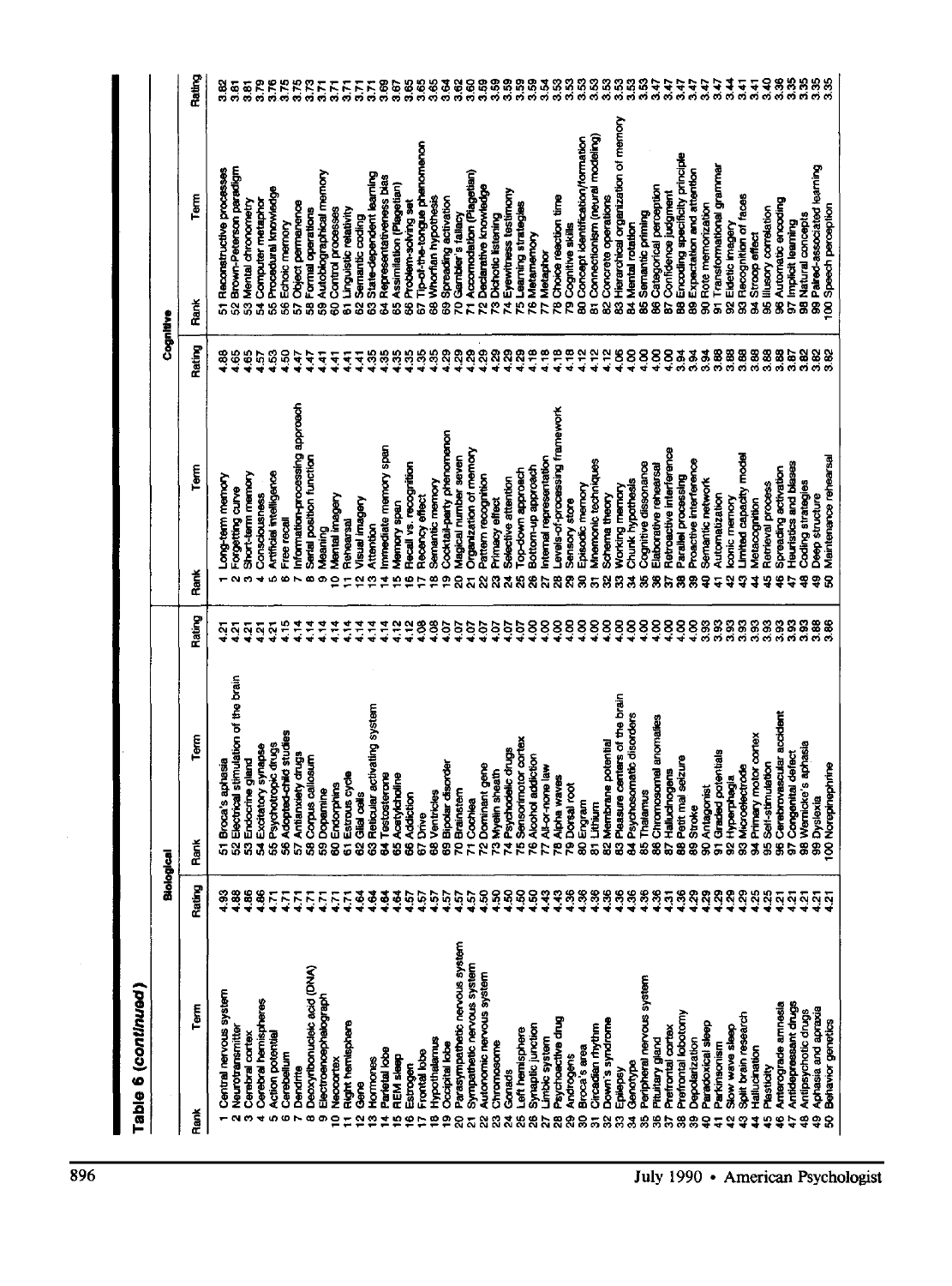| Table 6 (continued)                                            |                     |                                                  |                                                    |                     |                                                   |                                    |                 |                                                                 |                     |
|----------------------------------------------------------------|---------------------|--------------------------------------------------|----------------------------------------------------|---------------------|---------------------------------------------------|------------------------------------|-----------------|-----------------------------------------------------------------|---------------------|
|                                                                |                     | Developmental                                    |                                                    |                     |                                                   |                                    | History/Systems |                                                                 |                     |
| Term<br>Rank                                                   | Rating              | Řank                                             | Term                                               | Rating              | Rank                                              | Term                               | Rating          | Term<br><b>Hank</b>                                             | Rating              |
| Attachment                                                     |                     | <b>Intellic</b>                                  | <b>Furche pure ecueld</b>                          | င                   | <b>Conditioned reflex</b>                         |                                    |                 | Cognitive revolution                                            |                     |
| Developmental stages, theories of                              | 888<br>¤**          | 52 Psychometric tests                            |                                                    | $\ddot{5}$          | Classical conditioning                            |                                    | $\frac{8}{2}$   | Philosophy of science                                           | 1.07                |
| Socialization                                                  |                     | 53 Separation anxiety                            |                                                    | 5ū                  | Reinforcement                                     |                                    | <b>1.56</b>     | Discrimination                                                  | ឡ                   |
| Cognitive development<br>÷                                     | $\frac{8}{2}$       | 54 Cohort differences                            |                                                    | 8 <sub>1</sub>      | Associationism                                    |                                    | $\frac{33}{10}$ | Phrenology<br>$\overline{\mathbf{z}}$                           | ទី                  |
| Nature-nurture controversy<br>ID.                              | 8                   | 55 Depression                                    |                                                    | $\frac{8}{10}$      | Consciousness                                     |                                    |                 | 55 Reflex-arc concept                                           | ទី                  |
| Aggression<br>$\bullet$                                        | 175                 | 56 Ego                                           |                                                    | $\frac{8}{4}$       | Determinism<br>ശ                                  |                                    | 4.78            | Anthropomorphism<br>$\overline{\mathbf{3}}$                     |                     |
| Childhood (characteristics)                                    | S                   | b.                                               | Emotion, theories of                               | 888                 | Empiricism                                        |                                    |                 | Operational definition<br>5                                     | $\frac{88}{14}$     |
| Intant-mother attachment                                       | Ġ                   | 58 Identity formation                            |                                                    |                     |                                                   | Evolution and functionalism        | 4.78            | <b>Stream of consciousness</b><br>3                             |                     |
| <b>Intelligence</b>                                            | \$                  | 59 Metamernory                                   |                                                    |                     | Gestalt psychology<br>œ                           |                                    | 78              | The Behavior of Organisms<br>3                                  |                     |
| Longitudinal research<br>∘                                     | 3                   | 60 Object permanence                             |                                                    | $^{4.00}$           | Intelligence quotient<br>0                        |                                    |                 | 60 Ethology                                                     |                     |
| Socioeconomic status                                           | $\frac{3}{2}$       | $\overline{6}$                                   | Wechsler intelligence scales                       | 3.33                | Scientific method                                 |                                    | 1.67            | 61 Habit                                                        |                     |
| Chronological age<br>N                                         | $\frac{57}{150}$    |                                                  | 62 Achevement vs. aptitude                         |                     | Environmentalism<br>N                             |                                    |                 | Humanistic psychology<br>$\overline{3}$                         |                     |
| Critical periods<br>ø                                          |                     | 64 Conventional morality<br>63 Behavior genetics |                                                    | S<br>3.93           | Functionalism<br>∾                                |                                    |                 | Information theory<br>$\bar{3}$                                 |                     |
| Formal operational stage<br>Cross-sectional research<br>⋖<br>ю | ន្ទន្ទន្ទ           |                                                  |                                                    | 3.32                | Mind-body problem<br>Psychophysics<br>₹<br>ю      |                                    | 55588888        | 65 Methodological behaviorism<br>Law of parsimony<br>3          |                     |
| Maturation                                                     |                     |                                                  | 65 Postconventional morality<br>66 Unconscious     | 3.92                | Introspection<br>¢                                |                                    |                 | Positivism<br>$\bar{8}$                                         |                     |
| Psychoanalytic theory                                          |                     | 67 Achievement tests                             |                                                    | 3.86                | Fechner's law                                     |                                    |                 | Client-centered theory<br>5                                     |                     |
| Naturalistic observation<br>∞                                  | $\frac{46}{1}$      |                                                  | 68 Competence-performance                          | 3.86                | Localization of function<br>∾                     |                                    |                 | Copernican revolution<br>3                                      |                     |
| Assimilation (Piagetian)<br>Φ                                  | २                   | distinction                                      |                                                    |                     | Nativism vs. empiricism<br>ο                      |                                    |                 | Epistemology<br>$\overline{8}$                                  |                     |
| Formal-operational thinking<br>ន                               | $\mathbf{S}$        | 69 Dizygotic twins<br>70 Identification, Fr      |                                                    | 3.86                | Tabula rasa<br>ຂ                                  |                                    |                 | Mechanism<br>g                                                  |                     |
| Intelligence quotient (IQ)<br>高                                | ុ                   |                                                  | <b>Rcation, Freudian theory</b>                    | $\frac{8}{3}$       | Cerebral localization                             |                                    |                 | Operationism<br>E,                                              |                     |
| Observational learning<br>S                                    | $\frac{43}{2}$<br>व |                                                  | 71 Preconventional morality                        | 3.86<br>3.86        | S                                                 | Hypothetico-deductive method       | 5588            | 72 Reflex concept, history of                                   |                     |
| Personality<br>$\mathbf{z}$<br>R                               | ą                   |                                                  | 72 Psychosexual stages                             | 3.79                | Survival of the fittest<br>ನ<br>ឌ                 |                                    |                 | 73 Verifiability/refutability                                   |                     |
| Sex differences in development<br>Stages of moral reasoning    |                     |                                                  | 73 Achievement motivation<br>74 Defense mechanisms | 3.79                | Unconditioned response<br>Unconditioned stimulus  |                                    | $\frac{3}{2}$   | 74 Atomism                                                      |                     |
| Family influences<br>88                                        | 78                  | 75 Developmental task                            |                                                    | 3.79                | Insight learning<br>g<br>စ္လ                      |                                    |                 | <sup>75</sup> Cognitive map<br>76 Law of effect                 |                     |
| Life span development<br>5                                     | æ,                  | <b>76 Schizophrenia</b>                          |                                                    | 3.79                | British empiricism                                |                                    | នុន             | Psychic reflex<br>r                                             |                     |
| Accommodation (Piagetian)<br>$\boldsymbol{3}$                  | B,                  | Þ                                                | Stanford-Binet intelligence scale                  | 3.79                | Mind-brain dualism<br>28                          |                                    |                 | 78 Absolute threshold                                           |                     |
| Concrete operational stage<br>8                                | 8                   | 78 Plasticity                                    |                                                    | 7.                  | Structuralism<br>8                                |                                    |                 | 79 James-Lange theory of emotion                                |                     |
| Genetics and personality traits<br>႙                           |                     | 79 Ethological theory                            |                                                    | 3.75                | Phenomenology<br>g                                |                                    | 88588           | Phi phenomenon<br>క్ష                                           |                     |
| Mental retardation<br>8<br>5                                   |                     | 5                                                | 80 Ageing, biological changes                      | $\overline{3}$<br>5 | g                                                 | Figure-ground phenomena            |                 | Higher order conditioning<br>$\overline{a}$                     |                     |
| Accommodation<br><b>Stress</b><br>8                            | 88858               | Oedipal conflict                                 | 82 Sex differences in cognition                    | 5                   | Trial-and-error learning<br>Instinct theory<br>8  |                                    | 28              | The Mentality of Apes<br>Relativism<br>9<br>3                   | 3.81                |
| Conservation (Plagetian)<br>3                                  |                     |                                                  |                                                    | $\frac{8}{2}$       | ड़                                                | Ebbinghaus' forgetting curve       | $\frac{8}{2}$   | S-O-R psychology<br>$\overline{a}$                              | 3.78                |
| Gender identity<br>S                                           |                     | Sociability<br>83 Nativism<br>84 Sociability     |                                                    | 3.69                | Generalization<br>噐                               |                                    | $\frac{32}{2}$  |                                                                 | 3.76                |
| General Intelligence (g)<br>8                                  |                     |                                                  | 85 Teratogen<br>86 Crystallized intelligence       | 3.69                | 8                                                 | "Wolchclosa leaguagevita" s.tbru.W | 4.22            | 85 Extinction ratio<br>86 Purposive Behavior in Animais &       | 3.76                |
| Monozygotic twins<br>a                                         | 8888                |                                                  |                                                    | 3.64                | Hellocentric theory<br>ы                          |                                    | ድ<br>፲          | Ş                                                               |                     |
| Self-concept<br>噐                                              |                     | 87 Delay of gratification                        |                                                    | 3.64                | Transfer of training<br>3                         |                                    | ី               | Theoretical construct<br><b>G</b>                               | 3.75                |
| Social learning theory<br>8<br>ទ                               | នុន                 | 88 Ecological validity                           |                                                    | 3.64                | ႙                                                 | Principle of equipotentiality      | $\frac{18}{11}$ | 88 Expression of Emotion in Animals &                           |                     |
| Stage of formal operations<br>Twin studies                     | ଞ୍                  | 89 Fluid intelligence                            |                                                    | 3.64                | Eugenics<br>្ន<br>듷                               |                                    | ζt,             | Morgan's canon<br>Mari<br>8                                     |                     |
| Information-processing theory<br>\$,                           |                     | Traits<br>85                                     | Personality assessment                             | 36                  | Falsifiability/refutability<br>Innate ideas<br>្ន |                                    | 4.17<br>4.17    | 90 Empty organism                                               | 3.71                |
| Peer influences<br>្នុ                                         | ន្ទន្ទន្ទ           | Children at risk                                 |                                                    | ತ್ತ್ವಜ್ಞ<br>ನಿಧ     | Rationalism<br>9                                  |                                    | 117<br>4        | Fractional anticipatory goal resp.<br>5                         |                     |
| Prenatal development<br>1                                      |                     | 92 Children at r<br>93 Empiricism                |                                                    | 3.62                | Weber's law<br>1                                  |                                    | ۱.              | Habit strength<br>$\overline{\mathbf{3}}$                       | 22<br>22            |
| Age and Intelligence<br>ម្                                     | 42<br>42            | 94 Metacognition                                 |                                                    | 3.62                | Homeostasis<br>ប្ន                                |                                    | $\frac{2}{3}$   | Peripheral theory of thinking<br>3                              |                     |
| Modeling<br>\$                                                 |                     | 95 Permissive parent<br>96 Altruism              |                                                    | 3.62                | Faculty psychology<br>ទូ                          |                                    | Ę               | 94 Idiographic approach                                         |                     |
| Identity crisis<br>Bonding<br>ष्ट्र<br>ទ                       | 14<br>$-9.1$        | 97 Id                                            |                                                    | ទី<br>55<br>9       | Gestalt field theory<br>ş<br>c                    | Just-noticeable difference         | Ş<br>Ë          | Aristotle's laws of association<br>Social learning theory<br>58 | <b>5885</b><br>2882 |
| Classical conditioning and fear<br>49                          | $-5$                |                                                  | 98 Introversion-extraversion                       | 3.57                | Neobehaviorism<br>ទូ                              |                                    | .<br>۳          | Explanation by mechanism<br>5                                   | 3.67                |
| Infant perceptual ability<br>8                                 | ĕ                   |                                                  |                                                    |                     | Reductionism<br>ន                                 |                                    | Ę               | 98 Explanation vs prediction                                    | 3.67                |
|                                                                |                     | 99 Introvert<br>100 Menapause                    |                                                    | ភូមិ<br>ភូមិ        |                                                   |                                    |                 | 99 Hollism                                                      | $3.67$<br>$3.67$    |
|                                                                |                     |                                                  |                                                    |                     |                                                   |                                    |                 | 100 "New look" in perception                                    |                     |

(table continued)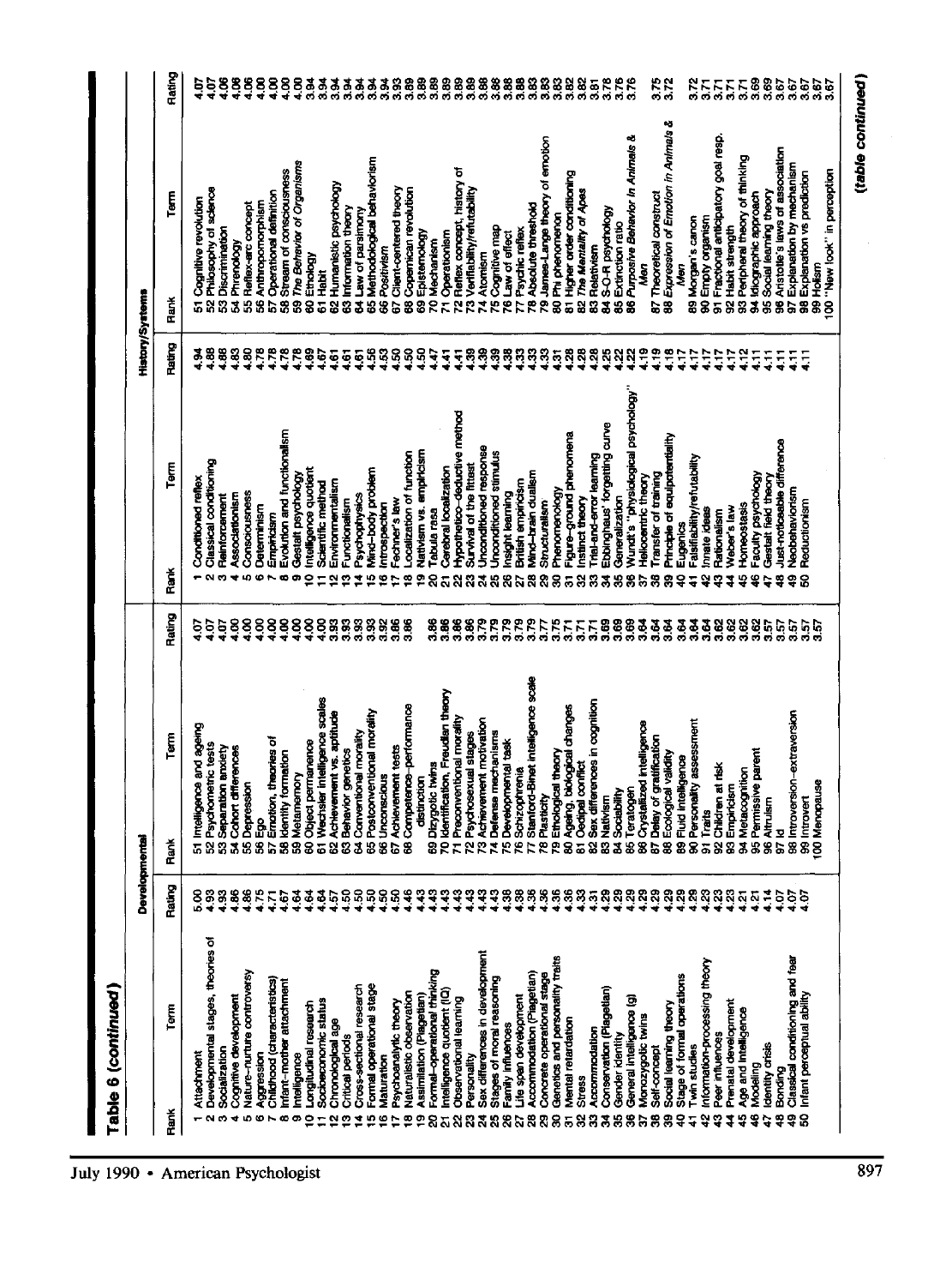(D O

 $\tilde{r}$ 

| $\frac{6}{2}$<br>$\frac{16}{16}$<br>$\frac{88}{14}$<br>នុន្<br>ន្ទន<br>ន្ទន្ទន្ទន្ទ<br>5<br>15<br>뜨<br>Ë<br>$\frac{88}{14}$<br>$\ddot{5}$<br>3 <sub>0</sub><br>8<br>$\frac{88}{14}$<br>$\overline{5}$<br>$\overline{5}$<br>X.<br>ន្មន្ទន្ទ<br>8<br>ត្តត្តត្<br>5L<br>ត្តតុតុត្<br>តុតុត្<br>Frequency theory of hearing<br>92 Cocktail-party phenomenon<br>Distal vs. proximal stimuli<br>Trichromatic-color theory<br>83 Duplicity theory of vision<br>Place theory of hearing<br>90 Unconscious inference<br>Autokinetic movement<br>80 Additive color mixture<br>Term<br>Principle of proximity<br>Stroboscopic motion<br>Auditory localization<br>Mueller-Lyer illusion<br>89 Retinal gangkon cell<br>Semicircular canals<br>Principle of closure<br>Gradient of texture<br>52 Binocular parallax<br>88 Proximal stimulus<br>Object constancy<br>Shape constancy<br>Divided attention<br>97 Offactory system<br>Texture gradient<br>Feature detector<br>Color constancy<br>Motion parallax<br>76 Context effects<br>Scotopic vision<br>Tachistoscope<br>Proprioception<br>54 Fechner's law<br>Receptor fleid<br>Convergence<br>96 Necker cube<br>85 Interposition<br>Kinesthesis<br>Coky circo<br><b>Visual field</b><br>95 Nanometer<br>Luminance<br>94 Middle ear<br>Blind spot<br>Visual cliff<br>Hair cells<br>Eardrum<br>B4 Inner ear<br><b>B2 Decibel</b><br>se<br>Se<br>ò<br>Rank<br>ē<br>35<br>ន្ល<br>.<br>\$<br>$\bar{3}$<br>$\bar{3}$<br>Ŕ<br>ġ<br>S)<br>$\overline{\mathbf{3}}$<br>.<br>8<br>58<br>g<br>Ż,<br>8<br>Ñ<br>Z<br>や<br>888<br>5<br>3<br>3<br>59<br>5<br>8<br>2<br>τ<br>5<br>္စ<br>c<br>Rating<br>$\frac{8}{2}$<br>5885<br>ន<br><sub>ឆ</sub><br>S,<br>888<br>888888888555555555556<br>$\ddot{\bm{z}}$<br>E<br>48<br>ş<br>ş<br>$\ddot{a}$<br>ą<br>왕·<br>8<br>æ,<br>ż<br>ż<br>ৼ<br>३<br>88<br>8<br>Opponent proc. theory, color vision<br>Gestalt principles of organization<br>Figure-ground relationships<br>Just noticeable difference<br>Visual depth perception<br>Perceptual organization<br>Signal-detection theory<br>Complementary colors<br>Simultaneous contrast<br>Visual receptive fields<br>Brightness constancy<br>Binocular depth cues<br>Term<br>Differential threshold<br>Frequency (audition)<br>Distance perception<br>Absolute threshold<br><b>Jinear perspective</b><br>Binocular disparity<br>Depth perception<br>Apparent motion<br>Phi phenomenon<br>Reversible figure<br>Neber's fraction<br>Dark adaptation<br><b>Binocular fusion</b><br>ateral inhibition<br>Retinal disparity<br>Color blindness<br>Photopic vision<br><b>Fovea</b> centrals<br><b>Size constancy</b><br><b>Perceptual set</b><br>Distance cues<br>Discrimination<br>Visual angle<br>Recognition<br>Afterimage<br>Stereopsis<br><b>Brightness</b><br>Pure tone<br>Loudness<br>Contrast<br>mensity<br><b>Dochlea</b><br>Retirna<br><b>Limen</b><br>ဦ<br>č<br>ን<br>ፈ<br>l<br>E<br>Rank<br>۰<br>∞<br>Φ<br>ø<br>4<br>io.<br>ю<br>0<br>œ<br>Φ<br>S<br>ឌ<br>8<br>ని<br>ጽ<br>2<br>8<br>8<br>9<br>ನ<br>g<br>8<br>వ్<br>ၛၙ<br>3<br>я<br>ទ្<br>ቋ<br>8<br>Rating<br>4.65<br>$\frac{65}{2}$<br>ខ្ញុំ<br>$\frac{3}{2}$<br>S,<br>នុ<br>ິສ<br>S,<br>8888<br>ន្លន<br>8ģ<br>$\frac{6}{16}$<br>ងុ<br>នុ<br>ងុ<br>8<br>ş<br>ş<br>8<br>8<br>88<br>8<br>Ŗ<br>$\overline{5}$<br><u>تو</u><br>Ş<br>$\frac{5}{1}$<br>4.57<br>ŗ,<br>57<br><b>G</b><br>8<br>8<br>8<br>8<br>$\frac{8}{26}$<br>Cumulative frequency distribution<br>85 Standard error of the difference<br>86 Completely randomized design<br>58 Independence (probability)<br>90 Quasi-experimental design<br><b>80 Regression to the mean</b><br>83 Naturalistic observation<br>89 Curvilinear relationship<br>96 Probability distribution<br>71 Quantitative variables<br>Term<br>69 Skewed distributions<br>53 Standardized scores<br>Sampling distribution<br>97 Test-retest reliability<br>84 Nonparametric tests<br>lysis of variance<br>57 Degrees of freedom<br>56 Continuous variable<br>78 Qualitative variables<br>64 Independent events<br>60 Birnodal distribution<br>Test-retest method<br>99 Intervening variable<br>82 Frequency polygon<br>66 Linear relationship<br>Standardized test<br>87 Counterbalancing<br>B1 Construct validity<br>93 Double blind test<br>72 Discrete variable<br>Percentile score<br>Scatter diagram<br>vs. datum<br>Power of a test<br>54 Two-tailed test<br>61 One-tailed test<br>Percentile rank<br>63 Standard error<br>75 Internal validity<br>79 Nominal scale<br>76 Mean square<br>74 F distribution<br>77 Ordinal scale<br>Face validity<br>Proportions<br>52 Ratio scale<br>65 Histogram<br>73 Dispersion<br>95 Parameter<br><b>TO ANOVA</b><br>55 Ana<br>98 Data<br>Rank<br>စ္တ<br>$\overline{6}$<br>5<br>ଞ<br>8<br>3<br>$\overline{8}$<br>8<br>ă<br>ā<br>Rating<br>ន្លន<br>ន្លី<br>5.00<br>S.<br><u>ន</u><br>8888888<br>688888<br>533<br>4.78<br>4.78<br>4.78<br>$\frac{478}{478}$<br>4.78<br>4.78<br>4.78<br>4.78<br>4.78<br>ð<br>$\ddot{6}$<br>$\frac{8}{1}$<br>ខ្មែ<br>88<br>$\frac{3}{2}$<br>4.74<br>474<br>4.74<br>さだす<br>4.74<br>4.73<br>4.72<br>ā<br>$\overline{5}$<br>$\frac{5}{2}$<br>4.70<br>4.65<br>4.65<br>4.67<br>Standard normal distribution<br><b>Product-moment correlation</b><br>Correlation vs. causation<br>Generalizability of results<br>Alternativa hypothesis<br>Frequency distribution<br>Correlation coefficient<br>Term<br>Operational definition<br>Φ<br>Significant difference<br>Descriptive statistics<br>Confidence intervals<br>Experimental control<br>Confounded variable<br>Dependent variable<br>Experimental group<br>Independent variabl<br>Population variance<br>Inferential statistics<br>Normal distribution<br>Hypothesis testing<br>Standard deviation<br>Random sampling<br>Central tendency<br>Significance level<br>Population mean<br>Alpha (statistics)<br>Null hypothesis<br>Randomization<br>Control group<br>Critical region<br>Interval scale<br>t distribution<br>Type II error<br>Sample size<br><b>Type I error</b><br>Population<br>Scatterplot<br>Interaction<br>Reliability<br>Variance<br>Statistic<br><b>Sample</b><br>Median<br>Z score<br>Validity<br>Range<br>Fratio<br><b>Sexe</b><br>Nean<br>l ratio<br><b>Rank</b><br>÷<br>in.<br>일<br>2<br>ወ<br>≘<br>₫<br>⊵<br>٥<br>₽<br>e,<br>ន<br><b>សិន្តិសិន្តិសិន្តិក្នុងខ្លួន</b> ភ<br>$\overline{\mathbf{a}}$<br>88<br>ş<br>Ş<br>ន្ល<br>ą<br>$\boldsymbol{c}$<br>÷<br>ş<br>8<br>긬<br>4<br>5 |  | Methods/Statistics |  |  | Perception |  |          |
|-------------------------------------------------------------------------------------------------------------------------------------------------------------------------------------------------------------------------------------------------------------------------------------------------------------------------------------------------------------------------------------------------------------------------------------------------------------------------------------------------------------------------------------------------------------------------------------------------------------------------------------------------------------------------------------------------------------------------------------------------------------------------------------------------------------------------------------------------------------------------------------------------------------------------------------------------------------------------------------------------------------------------------------------------------------------------------------------------------------------------------------------------------------------------------------------------------------------------------------------------------------------------------------------------------------------------------------------------------------------------------------------------------------------------------------------------------------------------------------------------------------------------------------------------------------------------------------------------------------------------------------------------------------------------------------------------------------------------------------------------------------------------------------------------------------------------------------------------------------------------------------------------------------------------------------------------------------------------------------------------------------------------------------------------------------------------------------------------------------------------------------------------------------------------------------------------------------------------------------------------------------------------------------------------------------------------------------------------------------------------------------------------------------------------------------------------------------------------------------------------------------------------------------------------------------------------------------------------------------------------------------------------------------------------------------------------------------------------------------------------------------------------------------------------------------------------------------------------------------------------------------------------------------------------------------------------------------------------------------------------------------------------------------------------------------------------------------------------------------------------------------------------------------------------------------------------------------------------------------------------------------------------------------------------------------------------------------------------------------------------------------------------------------------------------------------------------------------------------------------------------------------------------------------------------------------------------------------------------------------------------------------------------------------------------------------------------------------------------------------------------------------------------------------------------------------------------------------------------------------------------------------------------------------------------------------------------------------------------------------------------------------------------------------------------------------------------------------------------------------------------------------------------------------------------------------------------------------------------------------------------------------------------------------------------------------------------------------------------------------------------------------------------------------------------------------------------------------------------------------------------------------------------------------------------------------------------------------------------------------------------------------------------------------------------------------------------------------------------------------------------------------------------------------------------------------------------------------------------------------------------------------------------------------------------------------------------------------------------------------------------------------------------------------------------------------------------------------------------------------------------------------------------------------------------------------------------------------------------------------------------------------------------------------------------------------------------------------------------------------------------------------------------------------------------------------------------------------------------------------------------------------------------------------------------------------------------------------------------------------------------------------------------------------------------------------------------------------------------------------------------------------------------------------------------------------------------------------------------------------------------------------------------------------------------------------------------------------------------------------------------------------------------------------------------------------------------------------------------------------------------------------------------------------------------------------------------------------------------------------------------------------------------------------------------------------------------------------------------------------------------------------------------------------------|--|--------------------|--|--|------------|--|----------|
|                                                                                                                                                                                                                                                                                                                                                                                                                                                                                                                                                                                                                                                                                                                                                                                                                                                                                                                                                                                                                                                                                                                                                                                                                                                                                                                                                                                                                                                                                                                                                                                                                                                                                                                                                                                                                                                                                                                                                                                                                                                                                                                                                                                                                                                                                                                                                                                                                                                                                                                                                                                                                                                                                                                                                                                                                                                                                                                                                                                                                                                                                                                                                                                                                                                                                                                                                                                                                                                                                                                                                                                                                                                                                                                                                                                                                                                                                                                                                                                                                                                                                                                                                                                                                                                                                                                                                                                                                                                                                                                                                                                                                                                                                                                                                                                                                                                                                                                                                                                                                                                                                                                                                                                                                                                                                                                                                                                                                                                                                                                                                                                                                                                                                                                                                                                                                                                                                                                                                                                                                                                                                                                                                                                                                                                                                                                                                                                                                         |  |                    |  |  |            |  | Rating   |
|                                                                                                                                                                                                                                                                                                                                                                                                                                                                                                                                                                                                                                                                                                                                                                                                                                                                                                                                                                                                                                                                                                                                                                                                                                                                                                                                                                                                                                                                                                                                                                                                                                                                                                                                                                                                                                                                                                                                                                                                                                                                                                                                                                                                                                                                                                                                                                                                                                                                                                                                                                                                                                                                                                                                                                                                                                                                                                                                                                                                                                                                                                                                                                                                                                                                                                                                                                                                                                                                                                                                                                                                                                                                                                                                                                                                                                                                                                                                                                                                                                                                                                                                                                                                                                                                                                                                                                                                                                                                                                                                                                                                                                                                                                                                                                                                                                                                                                                                                                                                                                                                                                                                                                                                                                                                                                                                                                                                                                                                                                                                                                                                                                                                                                                                                                                                                                                                                                                                                                                                                                                                                                                                                                                                                                                                                                                                                                                                                         |  |                    |  |  |            |  |          |
|                                                                                                                                                                                                                                                                                                                                                                                                                                                                                                                                                                                                                                                                                                                                                                                                                                                                                                                                                                                                                                                                                                                                                                                                                                                                                                                                                                                                                                                                                                                                                                                                                                                                                                                                                                                                                                                                                                                                                                                                                                                                                                                                                                                                                                                                                                                                                                                                                                                                                                                                                                                                                                                                                                                                                                                                                                                                                                                                                                                                                                                                                                                                                                                                                                                                                                                                                                                                                                                                                                                                                                                                                                                                                                                                                                                                                                                                                                                                                                                                                                                                                                                                                                                                                                                                                                                                                                                                                                                                                                                                                                                                                                                                                                                                                                                                                                                                                                                                                                                                                                                                                                                                                                                                                                                                                                                                                                                                                                                                                                                                                                                                                                                                                                                                                                                                                                                                                                                                                                                                                                                                                                                                                                                                                                                                                                                                                                                                                         |  |                    |  |  |            |  |          |
|                                                                                                                                                                                                                                                                                                                                                                                                                                                                                                                                                                                                                                                                                                                                                                                                                                                                                                                                                                                                                                                                                                                                                                                                                                                                                                                                                                                                                                                                                                                                                                                                                                                                                                                                                                                                                                                                                                                                                                                                                                                                                                                                                                                                                                                                                                                                                                                                                                                                                                                                                                                                                                                                                                                                                                                                                                                                                                                                                                                                                                                                                                                                                                                                                                                                                                                                                                                                                                                                                                                                                                                                                                                                                                                                                                                                                                                                                                                                                                                                                                                                                                                                                                                                                                                                                                                                                                                                                                                                                                                                                                                                                                                                                                                                                                                                                                                                                                                                                                                                                                                                                                                                                                                                                                                                                                                                                                                                                                                                                                                                                                                                                                                                                                                                                                                                                                                                                                                                                                                                                                                                                                                                                                                                                                                                                                                                                                                                                         |  |                    |  |  |            |  |          |
|                                                                                                                                                                                                                                                                                                                                                                                                                                                                                                                                                                                                                                                                                                                                                                                                                                                                                                                                                                                                                                                                                                                                                                                                                                                                                                                                                                                                                                                                                                                                                                                                                                                                                                                                                                                                                                                                                                                                                                                                                                                                                                                                                                                                                                                                                                                                                                                                                                                                                                                                                                                                                                                                                                                                                                                                                                                                                                                                                                                                                                                                                                                                                                                                                                                                                                                                                                                                                                                                                                                                                                                                                                                                                                                                                                                                                                                                                                                                                                                                                                                                                                                                                                                                                                                                                                                                                                                                                                                                                                                                                                                                                                                                                                                                                                                                                                                                                                                                                                                                                                                                                                                                                                                                                                                                                                                                                                                                                                                                                                                                                                                                                                                                                                                                                                                                                                                                                                                                                                                                                                                                                                                                                                                                                                                                                                                                                                                                                         |  |                    |  |  |            |  |          |
|                                                                                                                                                                                                                                                                                                                                                                                                                                                                                                                                                                                                                                                                                                                                                                                                                                                                                                                                                                                                                                                                                                                                                                                                                                                                                                                                                                                                                                                                                                                                                                                                                                                                                                                                                                                                                                                                                                                                                                                                                                                                                                                                                                                                                                                                                                                                                                                                                                                                                                                                                                                                                                                                                                                                                                                                                                                                                                                                                                                                                                                                                                                                                                                                                                                                                                                                                                                                                                                                                                                                                                                                                                                                                                                                                                                                                                                                                                                                                                                                                                                                                                                                                                                                                                                                                                                                                                                                                                                                                                                                                                                                                                                                                                                                                                                                                                                                                                                                                                                                                                                                                                                                                                                                                                                                                                                                                                                                                                                                                                                                                                                                                                                                                                                                                                                                                                                                                                                                                                                                                                                                                                                                                                                                                                                                                                                                                                                                                         |  |                    |  |  |            |  |          |
|                                                                                                                                                                                                                                                                                                                                                                                                                                                                                                                                                                                                                                                                                                                                                                                                                                                                                                                                                                                                                                                                                                                                                                                                                                                                                                                                                                                                                                                                                                                                                                                                                                                                                                                                                                                                                                                                                                                                                                                                                                                                                                                                                                                                                                                                                                                                                                                                                                                                                                                                                                                                                                                                                                                                                                                                                                                                                                                                                                                                                                                                                                                                                                                                                                                                                                                                                                                                                                                                                                                                                                                                                                                                                                                                                                                                                                                                                                                                                                                                                                                                                                                                                                                                                                                                                                                                                                                                                                                                                                                                                                                                                                                                                                                                                                                                                                                                                                                                                                                                                                                                                                                                                                                                                                                                                                                                                                                                                                                                                                                                                                                                                                                                                                                                                                                                                                                                                                                                                                                                                                                                                                                                                                                                                                                                                                                                                                                                                         |  |                    |  |  |            |  |          |
|                                                                                                                                                                                                                                                                                                                                                                                                                                                                                                                                                                                                                                                                                                                                                                                                                                                                                                                                                                                                                                                                                                                                                                                                                                                                                                                                                                                                                                                                                                                                                                                                                                                                                                                                                                                                                                                                                                                                                                                                                                                                                                                                                                                                                                                                                                                                                                                                                                                                                                                                                                                                                                                                                                                                                                                                                                                                                                                                                                                                                                                                                                                                                                                                                                                                                                                                                                                                                                                                                                                                                                                                                                                                                                                                                                                                                                                                                                                                                                                                                                                                                                                                                                                                                                                                                                                                                                                                                                                                                                                                                                                                                                                                                                                                                                                                                                                                                                                                                                                                                                                                                                                                                                                                                                                                                                                                                                                                                                                                                                                                                                                                                                                                                                                                                                                                                                                                                                                                                                                                                                                                                                                                                                                                                                                                                                                                                                                                                         |  |                    |  |  |            |  |          |
|                                                                                                                                                                                                                                                                                                                                                                                                                                                                                                                                                                                                                                                                                                                                                                                                                                                                                                                                                                                                                                                                                                                                                                                                                                                                                                                                                                                                                                                                                                                                                                                                                                                                                                                                                                                                                                                                                                                                                                                                                                                                                                                                                                                                                                                                                                                                                                                                                                                                                                                                                                                                                                                                                                                                                                                                                                                                                                                                                                                                                                                                                                                                                                                                                                                                                                                                                                                                                                                                                                                                                                                                                                                                                                                                                                                                                                                                                                                                                                                                                                                                                                                                                                                                                                                                                                                                                                                                                                                                                                                                                                                                                                                                                                                                                                                                                                                                                                                                                                                                                                                                                                                                                                                                                                                                                                                                                                                                                                                                                                                                                                                                                                                                                                                                                                                                                                                                                                                                                                                                                                                                                                                                                                                                                                                                                                                                                                                                                         |  |                    |  |  |            |  |          |
|                                                                                                                                                                                                                                                                                                                                                                                                                                                                                                                                                                                                                                                                                                                                                                                                                                                                                                                                                                                                                                                                                                                                                                                                                                                                                                                                                                                                                                                                                                                                                                                                                                                                                                                                                                                                                                                                                                                                                                                                                                                                                                                                                                                                                                                                                                                                                                                                                                                                                                                                                                                                                                                                                                                                                                                                                                                                                                                                                                                                                                                                                                                                                                                                                                                                                                                                                                                                                                                                                                                                                                                                                                                                                                                                                                                                                                                                                                                                                                                                                                                                                                                                                                                                                                                                                                                                                                                                                                                                                                                                                                                                                                                                                                                                                                                                                                                                                                                                                                                                                                                                                                                                                                                                                                                                                                                                                                                                                                                                                                                                                                                                                                                                                                                                                                                                                                                                                                                                                                                                                                                                                                                                                                                                                                                                                                                                                                                                                         |  |                    |  |  |            |  |          |
|                                                                                                                                                                                                                                                                                                                                                                                                                                                                                                                                                                                                                                                                                                                                                                                                                                                                                                                                                                                                                                                                                                                                                                                                                                                                                                                                                                                                                                                                                                                                                                                                                                                                                                                                                                                                                                                                                                                                                                                                                                                                                                                                                                                                                                                                                                                                                                                                                                                                                                                                                                                                                                                                                                                                                                                                                                                                                                                                                                                                                                                                                                                                                                                                                                                                                                                                                                                                                                                                                                                                                                                                                                                                                                                                                                                                                                                                                                                                                                                                                                                                                                                                                                                                                                                                                                                                                                                                                                                                                                                                                                                                                                                                                                                                                                                                                                                                                                                                                                                                                                                                                                                                                                                                                                                                                                                                                                                                                                                                                                                                                                                                                                                                                                                                                                                                                                                                                                                                                                                                                                                                                                                                                                                                                                                                                                                                                                                                                         |  |                    |  |  |            |  |          |
|                                                                                                                                                                                                                                                                                                                                                                                                                                                                                                                                                                                                                                                                                                                                                                                                                                                                                                                                                                                                                                                                                                                                                                                                                                                                                                                                                                                                                                                                                                                                                                                                                                                                                                                                                                                                                                                                                                                                                                                                                                                                                                                                                                                                                                                                                                                                                                                                                                                                                                                                                                                                                                                                                                                                                                                                                                                                                                                                                                                                                                                                                                                                                                                                                                                                                                                                                                                                                                                                                                                                                                                                                                                                                                                                                                                                                                                                                                                                                                                                                                                                                                                                                                                                                                                                                                                                                                                                                                                                                                                                                                                                                                                                                                                                                                                                                                                                                                                                                                                                                                                                                                                                                                                                                                                                                                                                                                                                                                                                                                                                                                                                                                                                                                                                                                                                                                                                                                                                                                                                                                                                                                                                                                                                                                                                                                                                                                                                                         |  |                    |  |  |            |  |          |
|                                                                                                                                                                                                                                                                                                                                                                                                                                                                                                                                                                                                                                                                                                                                                                                                                                                                                                                                                                                                                                                                                                                                                                                                                                                                                                                                                                                                                                                                                                                                                                                                                                                                                                                                                                                                                                                                                                                                                                                                                                                                                                                                                                                                                                                                                                                                                                                                                                                                                                                                                                                                                                                                                                                                                                                                                                                                                                                                                                                                                                                                                                                                                                                                                                                                                                                                                                                                                                                                                                                                                                                                                                                                                                                                                                                                                                                                                                                                                                                                                                                                                                                                                                                                                                                                                                                                                                                                                                                                                                                                                                                                                                                                                                                                                                                                                                                                                                                                                                                                                                                                                                                                                                                                                                                                                                                                                                                                                                                                                                                                                                                                                                                                                                                                                                                                                                                                                                                                                                                                                                                                                                                                                                                                                                                                                                                                                                                                                         |  |                    |  |  |            |  |          |
|                                                                                                                                                                                                                                                                                                                                                                                                                                                                                                                                                                                                                                                                                                                                                                                                                                                                                                                                                                                                                                                                                                                                                                                                                                                                                                                                                                                                                                                                                                                                                                                                                                                                                                                                                                                                                                                                                                                                                                                                                                                                                                                                                                                                                                                                                                                                                                                                                                                                                                                                                                                                                                                                                                                                                                                                                                                                                                                                                                                                                                                                                                                                                                                                                                                                                                                                                                                                                                                                                                                                                                                                                                                                                                                                                                                                                                                                                                                                                                                                                                                                                                                                                                                                                                                                                                                                                                                                                                                                                                                                                                                                                                                                                                                                                                                                                                                                                                                                                                                                                                                                                                                                                                                                                                                                                                                                                                                                                                                                                                                                                                                                                                                                                                                                                                                                                                                                                                                                                                                                                                                                                                                                                                                                                                                                                                                                                                                                                         |  |                    |  |  |            |  |          |
|                                                                                                                                                                                                                                                                                                                                                                                                                                                                                                                                                                                                                                                                                                                                                                                                                                                                                                                                                                                                                                                                                                                                                                                                                                                                                                                                                                                                                                                                                                                                                                                                                                                                                                                                                                                                                                                                                                                                                                                                                                                                                                                                                                                                                                                                                                                                                                                                                                                                                                                                                                                                                                                                                                                                                                                                                                                                                                                                                                                                                                                                                                                                                                                                                                                                                                                                                                                                                                                                                                                                                                                                                                                                                                                                                                                                                                                                                                                                                                                                                                                                                                                                                                                                                                                                                                                                                                                                                                                                                                                                                                                                                                                                                                                                                                                                                                                                                                                                                                                                                                                                                                                                                                                                                                                                                                                                                                                                                                                                                                                                                                                                                                                                                                                                                                                                                                                                                                                                                                                                                                                                                                                                                                                                                                                                                                                                                                                                                         |  |                    |  |  |            |  |          |
|                                                                                                                                                                                                                                                                                                                                                                                                                                                                                                                                                                                                                                                                                                                                                                                                                                                                                                                                                                                                                                                                                                                                                                                                                                                                                                                                                                                                                                                                                                                                                                                                                                                                                                                                                                                                                                                                                                                                                                                                                                                                                                                                                                                                                                                                                                                                                                                                                                                                                                                                                                                                                                                                                                                                                                                                                                                                                                                                                                                                                                                                                                                                                                                                                                                                                                                                                                                                                                                                                                                                                                                                                                                                                                                                                                                                                                                                                                                                                                                                                                                                                                                                                                                                                                                                                                                                                                                                                                                                                                                                                                                                                                                                                                                                                                                                                                                                                                                                                                                                                                                                                                                                                                                                                                                                                                                                                                                                                                                                                                                                                                                                                                                                                                                                                                                                                                                                                                                                                                                                                                                                                                                                                                                                                                                                                                                                                                                                                         |  |                    |  |  |            |  |          |
|                                                                                                                                                                                                                                                                                                                                                                                                                                                                                                                                                                                                                                                                                                                                                                                                                                                                                                                                                                                                                                                                                                                                                                                                                                                                                                                                                                                                                                                                                                                                                                                                                                                                                                                                                                                                                                                                                                                                                                                                                                                                                                                                                                                                                                                                                                                                                                                                                                                                                                                                                                                                                                                                                                                                                                                                                                                                                                                                                                                                                                                                                                                                                                                                                                                                                                                                                                                                                                                                                                                                                                                                                                                                                                                                                                                                                                                                                                                                                                                                                                                                                                                                                                                                                                                                                                                                                                                                                                                                                                                                                                                                                                                                                                                                                                                                                                                                                                                                                                                                                                                                                                                                                                                                                                                                                                                                                                                                                                                                                                                                                                                                                                                                                                                                                                                                                                                                                                                                                                                                                                                                                                                                                                                                                                                                                                                                                                                                                         |  |                    |  |  |            |  |          |
|                                                                                                                                                                                                                                                                                                                                                                                                                                                                                                                                                                                                                                                                                                                                                                                                                                                                                                                                                                                                                                                                                                                                                                                                                                                                                                                                                                                                                                                                                                                                                                                                                                                                                                                                                                                                                                                                                                                                                                                                                                                                                                                                                                                                                                                                                                                                                                                                                                                                                                                                                                                                                                                                                                                                                                                                                                                                                                                                                                                                                                                                                                                                                                                                                                                                                                                                                                                                                                                                                                                                                                                                                                                                                                                                                                                                                                                                                                                                                                                                                                                                                                                                                                                                                                                                                                                                                                                                                                                                                                                                                                                                                                                                                                                                                                                                                                                                                                                                                                                                                                                                                                                                                                                                                                                                                                                                                                                                                                                                                                                                                                                                                                                                                                                                                                                                                                                                                                                                                                                                                                                                                                                                                                                                                                                                                                                                                                                                                         |  |                    |  |  |            |  |          |
|                                                                                                                                                                                                                                                                                                                                                                                                                                                                                                                                                                                                                                                                                                                                                                                                                                                                                                                                                                                                                                                                                                                                                                                                                                                                                                                                                                                                                                                                                                                                                                                                                                                                                                                                                                                                                                                                                                                                                                                                                                                                                                                                                                                                                                                                                                                                                                                                                                                                                                                                                                                                                                                                                                                                                                                                                                                                                                                                                                                                                                                                                                                                                                                                                                                                                                                                                                                                                                                                                                                                                                                                                                                                                                                                                                                                                                                                                                                                                                                                                                                                                                                                                                                                                                                                                                                                                                                                                                                                                                                                                                                                                                                                                                                                                                                                                                                                                                                                                                                                                                                                                                                                                                                                                                                                                                                                                                                                                                                                                                                                                                                                                                                                                                                                                                                                                                                                                                                                                                                                                                                                                                                                                                                                                                                                                                                                                                                                                         |  |                    |  |  |            |  |          |
|                                                                                                                                                                                                                                                                                                                                                                                                                                                                                                                                                                                                                                                                                                                                                                                                                                                                                                                                                                                                                                                                                                                                                                                                                                                                                                                                                                                                                                                                                                                                                                                                                                                                                                                                                                                                                                                                                                                                                                                                                                                                                                                                                                                                                                                                                                                                                                                                                                                                                                                                                                                                                                                                                                                                                                                                                                                                                                                                                                                                                                                                                                                                                                                                                                                                                                                                                                                                                                                                                                                                                                                                                                                                                                                                                                                                                                                                                                                                                                                                                                                                                                                                                                                                                                                                                                                                                                                                                                                                                                                                                                                                                                                                                                                                                                                                                                                                                                                                                                                                                                                                                                                                                                                                                                                                                                                                                                                                                                                                                                                                                                                                                                                                                                                                                                                                                                                                                                                                                                                                                                                                                                                                                                                                                                                                                                                                                                                                                         |  |                    |  |  |            |  |          |
|                                                                                                                                                                                                                                                                                                                                                                                                                                                                                                                                                                                                                                                                                                                                                                                                                                                                                                                                                                                                                                                                                                                                                                                                                                                                                                                                                                                                                                                                                                                                                                                                                                                                                                                                                                                                                                                                                                                                                                                                                                                                                                                                                                                                                                                                                                                                                                                                                                                                                                                                                                                                                                                                                                                                                                                                                                                                                                                                                                                                                                                                                                                                                                                                                                                                                                                                                                                                                                                                                                                                                                                                                                                                                                                                                                                                                                                                                                                                                                                                                                                                                                                                                                                                                                                                                                                                                                                                                                                                                                                                                                                                                                                                                                                                                                                                                                                                                                                                                                                                                                                                                                                                                                                                                                                                                                                                                                                                                                                                                                                                                                                                                                                                                                                                                                                                                                                                                                                                                                                                                                                                                                                                                                                                                                                                                                                                                                                                                         |  |                    |  |  |            |  | Ķ        |
|                                                                                                                                                                                                                                                                                                                                                                                                                                                                                                                                                                                                                                                                                                                                                                                                                                                                                                                                                                                                                                                                                                                                                                                                                                                                                                                                                                                                                                                                                                                                                                                                                                                                                                                                                                                                                                                                                                                                                                                                                                                                                                                                                                                                                                                                                                                                                                                                                                                                                                                                                                                                                                                                                                                                                                                                                                                                                                                                                                                                                                                                                                                                                                                                                                                                                                                                                                                                                                                                                                                                                                                                                                                                                                                                                                                                                                                                                                                                                                                                                                                                                                                                                                                                                                                                                                                                                                                                                                                                                                                                                                                                                                                                                                                                                                                                                                                                                                                                                                                                                                                                                                                                                                                                                                                                                                                                                                                                                                                                                                                                                                                                                                                                                                                                                                                                                                                                                                                                                                                                                                                                                                                                                                                                                                                                                                                                                                                                                         |  |                    |  |  |            |  |          |
|                                                                                                                                                                                                                                                                                                                                                                                                                                                                                                                                                                                                                                                                                                                                                                                                                                                                                                                                                                                                                                                                                                                                                                                                                                                                                                                                                                                                                                                                                                                                                                                                                                                                                                                                                                                                                                                                                                                                                                                                                                                                                                                                                                                                                                                                                                                                                                                                                                                                                                                                                                                                                                                                                                                                                                                                                                                                                                                                                                                                                                                                                                                                                                                                                                                                                                                                                                                                                                                                                                                                                                                                                                                                                                                                                                                                                                                                                                                                                                                                                                                                                                                                                                                                                                                                                                                                                                                                                                                                                                                                                                                                                                                                                                                                                                                                                                                                                                                                                                                                                                                                                                                                                                                                                                                                                                                                                                                                                                                                                                                                                                                                                                                                                                                                                                                                                                                                                                                                                                                                                                                                                                                                                                                                                                                                                                                                                                                                                         |  |                    |  |  |            |  |          |
|                                                                                                                                                                                                                                                                                                                                                                                                                                                                                                                                                                                                                                                                                                                                                                                                                                                                                                                                                                                                                                                                                                                                                                                                                                                                                                                                                                                                                                                                                                                                                                                                                                                                                                                                                                                                                                                                                                                                                                                                                                                                                                                                                                                                                                                                                                                                                                                                                                                                                                                                                                                                                                                                                                                                                                                                                                                                                                                                                                                                                                                                                                                                                                                                                                                                                                                                                                                                                                                                                                                                                                                                                                                                                                                                                                                                                                                                                                                                                                                                                                                                                                                                                                                                                                                                                                                                                                                                                                                                                                                                                                                                                                                                                                                                                                                                                                                                                                                                                                                                                                                                                                                                                                                                                                                                                                                                                                                                                                                                                                                                                                                                                                                                                                                                                                                                                                                                                                                                                                                                                                                                                                                                                                                                                                                                                                                                                                                                                         |  |                    |  |  |            |  |          |
|                                                                                                                                                                                                                                                                                                                                                                                                                                                                                                                                                                                                                                                                                                                                                                                                                                                                                                                                                                                                                                                                                                                                                                                                                                                                                                                                                                                                                                                                                                                                                                                                                                                                                                                                                                                                                                                                                                                                                                                                                                                                                                                                                                                                                                                                                                                                                                                                                                                                                                                                                                                                                                                                                                                                                                                                                                                                                                                                                                                                                                                                                                                                                                                                                                                                                                                                                                                                                                                                                                                                                                                                                                                                                                                                                                                                                                                                                                                                                                                                                                                                                                                                                                                                                                                                                                                                                                                                                                                                                                                                                                                                                                                                                                                                                                                                                                                                                                                                                                                                                                                                                                                                                                                                                                                                                                                                                                                                                                                                                                                                                                                                                                                                                                                                                                                                                                                                                                                                                                                                                                                                                                                                                                                                                                                                                                                                                                                                                         |  |                    |  |  |            |  |          |
|                                                                                                                                                                                                                                                                                                                                                                                                                                                                                                                                                                                                                                                                                                                                                                                                                                                                                                                                                                                                                                                                                                                                                                                                                                                                                                                                                                                                                                                                                                                                                                                                                                                                                                                                                                                                                                                                                                                                                                                                                                                                                                                                                                                                                                                                                                                                                                                                                                                                                                                                                                                                                                                                                                                                                                                                                                                                                                                                                                                                                                                                                                                                                                                                                                                                                                                                                                                                                                                                                                                                                                                                                                                                                                                                                                                                                                                                                                                                                                                                                                                                                                                                                                                                                                                                                                                                                                                                                                                                                                                                                                                                                                                                                                                                                                                                                                                                                                                                                                                                                                                                                                                                                                                                                                                                                                                                                                                                                                                                                                                                                                                                                                                                                                                                                                                                                                                                                                                                                                                                                                                                                                                                                                                                                                                                                                                                                                                                                         |  |                    |  |  |            |  |          |
|                                                                                                                                                                                                                                                                                                                                                                                                                                                                                                                                                                                                                                                                                                                                                                                                                                                                                                                                                                                                                                                                                                                                                                                                                                                                                                                                                                                                                                                                                                                                                                                                                                                                                                                                                                                                                                                                                                                                                                                                                                                                                                                                                                                                                                                                                                                                                                                                                                                                                                                                                                                                                                                                                                                                                                                                                                                                                                                                                                                                                                                                                                                                                                                                                                                                                                                                                                                                                                                                                                                                                                                                                                                                                                                                                                                                                                                                                                                                                                                                                                                                                                                                                                                                                                                                                                                                                                                                                                                                                                                                                                                                                                                                                                                                                                                                                                                                                                                                                                                                                                                                                                                                                                                                                                                                                                                                                                                                                                                                                                                                                                                                                                                                                                                                                                                                                                                                                                                                                                                                                                                                                                                                                                                                                                                                                                                                                                                                                         |  |                    |  |  |            |  |          |
|                                                                                                                                                                                                                                                                                                                                                                                                                                                                                                                                                                                                                                                                                                                                                                                                                                                                                                                                                                                                                                                                                                                                                                                                                                                                                                                                                                                                                                                                                                                                                                                                                                                                                                                                                                                                                                                                                                                                                                                                                                                                                                                                                                                                                                                                                                                                                                                                                                                                                                                                                                                                                                                                                                                                                                                                                                                                                                                                                                                                                                                                                                                                                                                                                                                                                                                                                                                                                                                                                                                                                                                                                                                                                                                                                                                                                                                                                                                                                                                                                                                                                                                                                                                                                                                                                                                                                                                                                                                                                                                                                                                                                                                                                                                                                                                                                                                                                                                                                                                                                                                                                                                                                                                                                                                                                                                                                                                                                                                                                                                                                                                                                                                                                                                                                                                                                                                                                                                                                                                                                                                                                                                                                                                                                                                                                                                                                                                                                         |  |                    |  |  |            |  |          |
|                                                                                                                                                                                                                                                                                                                                                                                                                                                                                                                                                                                                                                                                                                                                                                                                                                                                                                                                                                                                                                                                                                                                                                                                                                                                                                                                                                                                                                                                                                                                                                                                                                                                                                                                                                                                                                                                                                                                                                                                                                                                                                                                                                                                                                                                                                                                                                                                                                                                                                                                                                                                                                                                                                                                                                                                                                                                                                                                                                                                                                                                                                                                                                                                                                                                                                                                                                                                                                                                                                                                                                                                                                                                                                                                                                                                                                                                                                                                                                                                                                                                                                                                                                                                                                                                                                                                                                                                                                                                                                                                                                                                                                                                                                                                                                                                                                                                                                                                                                                                                                                                                                                                                                                                                                                                                                                                                                                                                                                                                                                                                                                                                                                                                                                                                                                                                                                                                                                                                                                                                                                                                                                                                                                                                                                                                                                                                                                                                         |  |                    |  |  |            |  |          |
|                                                                                                                                                                                                                                                                                                                                                                                                                                                                                                                                                                                                                                                                                                                                                                                                                                                                                                                                                                                                                                                                                                                                                                                                                                                                                                                                                                                                                                                                                                                                                                                                                                                                                                                                                                                                                                                                                                                                                                                                                                                                                                                                                                                                                                                                                                                                                                                                                                                                                                                                                                                                                                                                                                                                                                                                                                                                                                                                                                                                                                                                                                                                                                                                                                                                                                                                                                                                                                                                                                                                                                                                                                                                                                                                                                                                                                                                                                                                                                                                                                                                                                                                                                                                                                                                                                                                                                                                                                                                                                                                                                                                                                                                                                                                                                                                                                                                                                                                                                                                                                                                                                                                                                                                                                                                                                                                                                                                                                                                                                                                                                                                                                                                                                                                                                                                                                                                                                                                                                                                                                                                                                                                                                                                                                                                                                                                                                                                                         |  |                    |  |  |            |  |          |
|                                                                                                                                                                                                                                                                                                                                                                                                                                                                                                                                                                                                                                                                                                                                                                                                                                                                                                                                                                                                                                                                                                                                                                                                                                                                                                                                                                                                                                                                                                                                                                                                                                                                                                                                                                                                                                                                                                                                                                                                                                                                                                                                                                                                                                                                                                                                                                                                                                                                                                                                                                                                                                                                                                                                                                                                                                                                                                                                                                                                                                                                                                                                                                                                                                                                                                                                                                                                                                                                                                                                                                                                                                                                                                                                                                                                                                                                                                                                                                                                                                                                                                                                                                                                                                                                                                                                                                                                                                                                                                                                                                                                                                                                                                                                                                                                                                                                                                                                                                                                                                                                                                                                                                                                                                                                                                                                                                                                                                                                                                                                                                                                                                                                                                                                                                                                                                                                                                                                                                                                                                                                                                                                                                                                                                                                                                                                                                                                                         |  |                    |  |  |            |  | <u>្</u> |
|                                                                                                                                                                                                                                                                                                                                                                                                                                                                                                                                                                                                                                                                                                                                                                                                                                                                                                                                                                                                                                                                                                                                                                                                                                                                                                                                                                                                                                                                                                                                                                                                                                                                                                                                                                                                                                                                                                                                                                                                                                                                                                                                                                                                                                                                                                                                                                                                                                                                                                                                                                                                                                                                                                                                                                                                                                                                                                                                                                                                                                                                                                                                                                                                                                                                                                                                                                                                                                                                                                                                                                                                                                                                                                                                                                                                                                                                                                                                                                                                                                                                                                                                                                                                                                                                                                                                                                                                                                                                                                                                                                                                                                                                                                                                                                                                                                                                                                                                                                                                                                                                                                                                                                                                                                                                                                                                                                                                                                                                                                                                                                                                                                                                                                                                                                                                                                                                                                                                                                                                                                                                                                                                                                                                                                                                                                                                                                                                                         |  |                    |  |  |            |  |          |
|                                                                                                                                                                                                                                                                                                                                                                                                                                                                                                                                                                                                                                                                                                                                                                                                                                                                                                                                                                                                                                                                                                                                                                                                                                                                                                                                                                                                                                                                                                                                                                                                                                                                                                                                                                                                                                                                                                                                                                                                                                                                                                                                                                                                                                                                                                                                                                                                                                                                                                                                                                                                                                                                                                                                                                                                                                                                                                                                                                                                                                                                                                                                                                                                                                                                                                                                                                                                                                                                                                                                                                                                                                                                                                                                                                                                                                                                                                                                                                                                                                                                                                                                                                                                                                                                                                                                                                                                                                                                                                                                                                                                                                                                                                                                                                                                                                                                                                                                                                                                                                                                                                                                                                                                                                                                                                                                                                                                                                                                                                                                                                                                                                                                                                                                                                                                                                                                                                                                                                                                                                                                                                                                                                                                                                                                                                                                                                                                                         |  |                    |  |  |            |  |          |
|                                                                                                                                                                                                                                                                                                                                                                                                                                                                                                                                                                                                                                                                                                                                                                                                                                                                                                                                                                                                                                                                                                                                                                                                                                                                                                                                                                                                                                                                                                                                                                                                                                                                                                                                                                                                                                                                                                                                                                                                                                                                                                                                                                                                                                                                                                                                                                                                                                                                                                                                                                                                                                                                                                                                                                                                                                                                                                                                                                                                                                                                                                                                                                                                                                                                                                                                                                                                                                                                                                                                                                                                                                                                                                                                                                                                                                                                                                                                                                                                                                                                                                                                                                                                                                                                                                                                                                                                                                                                                                                                                                                                                                                                                                                                                                                                                                                                                                                                                                                                                                                                                                                                                                                                                                                                                                                                                                                                                                                                                                                                                                                                                                                                                                                                                                                                                                                                                                                                                                                                                                                                                                                                                                                                                                                                                                                                                                                                                         |  |                    |  |  |            |  |          |
|                                                                                                                                                                                                                                                                                                                                                                                                                                                                                                                                                                                                                                                                                                                                                                                                                                                                                                                                                                                                                                                                                                                                                                                                                                                                                                                                                                                                                                                                                                                                                                                                                                                                                                                                                                                                                                                                                                                                                                                                                                                                                                                                                                                                                                                                                                                                                                                                                                                                                                                                                                                                                                                                                                                                                                                                                                                                                                                                                                                                                                                                                                                                                                                                                                                                                                                                                                                                                                                                                                                                                                                                                                                                                                                                                                                                                                                                                                                                                                                                                                                                                                                                                                                                                                                                                                                                                                                                                                                                                                                                                                                                                                                                                                                                                                                                                                                                                                                                                                                                                                                                                                                                                                                                                                                                                                                                                                                                                                                                                                                                                                                                                                                                                                                                                                                                                                                                                                                                                                                                                                                                                                                                                                                                                                                                                                                                                                                                                         |  |                    |  |  |            |  |          |
|                                                                                                                                                                                                                                                                                                                                                                                                                                                                                                                                                                                                                                                                                                                                                                                                                                                                                                                                                                                                                                                                                                                                                                                                                                                                                                                                                                                                                                                                                                                                                                                                                                                                                                                                                                                                                                                                                                                                                                                                                                                                                                                                                                                                                                                                                                                                                                                                                                                                                                                                                                                                                                                                                                                                                                                                                                                                                                                                                                                                                                                                                                                                                                                                                                                                                                                                                                                                                                                                                                                                                                                                                                                                                                                                                                                                                                                                                                                                                                                                                                                                                                                                                                                                                                                                                                                                                                                                                                                                                                                                                                                                                                                                                                                                                                                                                                                                                                                                                                                                                                                                                                                                                                                                                                                                                                                                                                                                                                                                                                                                                                                                                                                                                                                                                                                                                                                                                                                                                                                                                                                                                                                                                                                                                                                                                                                                                                                                                         |  |                    |  |  |            |  |          |
|                                                                                                                                                                                                                                                                                                                                                                                                                                                                                                                                                                                                                                                                                                                                                                                                                                                                                                                                                                                                                                                                                                                                                                                                                                                                                                                                                                                                                                                                                                                                                                                                                                                                                                                                                                                                                                                                                                                                                                                                                                                                                                                                                                                                                                                                                                                                                                                                                                                                                                                                                                                                                                                                                                                                                                                                                                                                                                                                                                                                                                                                                                                                                                                                                                                                                                                                                                                                                                                                                                                                                                                                                                                                                                                                                                                                                                                                                                                                                                                                                                                                                                                                                                                                                                                                                                                                                                                                                                                                                                                                                                                                                                                                                                                                                                                                                                                                                                                                                                                                                                                                                                                                                                                                                                                                                                                                                                                                                                                                                                                                                                                                                                                                                                                                                                                                                                                                                                                                                                                                                                                                                                                                                                                                                                                                                                                                                                                                                         |  |                    |  |  |            |  |          |
|                                                                                                                                                                                                                                                                                                                                                                                                                                                                                                                                                                                                                                                                                                                                                                                                                                                                                                                                                                                                                                                                                                                                                                                                                                                                                                                                                                                                                                                                                                                                                                                                                                                                                                                                                                                                                                                                                                                                                                                                                                                                                                                                                                                                                                                                                                                                                                                                                                                                                                                                                                                                                                                                                                                                                                                                                                                                                                                                                                                                                                                                                                                                                                                                                                                                                                                                                                                                                                                                                                                                                                                                                                                                                                                                                                                                                                                                                                                                                                                                                                                                                                                                                                                                                                                                                                                                                                                                                                                                                                                                                                                                                                                                                                                                                                                                                                                                                                                                                                                                                                                                                                                                                                                                                                                                                                                                                                                                                                                                                                                                                                                                                                                                                                                                                                                                                                                                                                                                                                                                                                                                                                                                                                                                                                                                                                                                                                                                                         |  |                    |  |  |            |  |          |
|                                                                                                                                                                                                                                                                                                                                                                                                                                                                                                                                                                                                                                                                                                                                                                                                                                                                                                                                                                                                                                                                                                                                                                                                                                                                                                                                                                                                                                                                                                                                                                                                                                                                                                                                                                                                                                                                                                                                                                                                                                                                                                                                                                                                                                                                                                                                                                                                                                                                                                                                                                                                                                                                                                                                                                                                                                                                                                                                                                                                                                                                                                                                                                                                                                                                                                                                                                                                                                                                                                                                                                                                                                                                                                                                                                                                                                                                                                                                                                                                                                                                                                                                                                                                                                                                                                                                                                                                                                                                                                                                                                                                                                                                                                                                                                                                                                                                                                                                                                                                                                                                                                                                                                                                                                                                                                                                                                                                                                                                                                                                                                                                                                                                                                                                                                                                                                                                                                                                                                                                                                                                                                                                                                                                                                                                                                                                                                                                                         |  |                    |  |  |            |  |          |
|                                                                                                                                                                                                                                                                                                                                                                                                                                                                                                                                                                                                                                                                                                                                                                                                                                                                                                                                                                                                                                                                                                                                                                                                                                                                                                                                                                                                                                                                                                                                                                                                                                                                                                                                                                                                                                                                                                                                                                                                                                                                                                                                                                                                                                                                                                                                                                                                                                                                                                                                                                                                                                                                                                                                                                                                                                                                                                                                                                                                                                                                                                                                                                                                                                                                                                                                                                                                                                                                                                                                                                                                                                                                                                                                                                                                                                                                                                                                                                                                                                                                                                                                                                                                                                                                                                                                                                                                                                                                                                                                                                                                                                                                                                                                                                                                                                                                                                                                                                                                                                                                                                                                                                                                                                                                                                                                                                                                                                                                                                                                                                                                                                                                                                                                                                                                                                                                                                                                                                                                                                                                                                                                                                                                                                                                                                                                                                                                                         |  |                    |  |  |            |  |          |
|                                                                                                                                                                                                                                                                                                                                                                                                                                                                                                                                                                                                                                                                                                                                                                                                                                                                                                                                                                                                                                                                                                                                                                                                                                                                                                                                                                                                                                                                                                                                                                                                                                                                                                                                                                                                                                                                                                                                                                                                                                                                                                                                                                                                                                                                                                                                                                                                                                                                                                                                                                                                                                                                                                                                                                                                                                                                                                                                                                                                                                                                                                                                                                                                                                                                                                                                                                                                                                                                                                                                                                                                                                                                                                                                                                                                                                                                                                                                                                                                                                                                                                                                                                                                                                                                                                                                                                                                                                                                                                                                                                                                                                                                                                                                                                                                                                                                                                                                                                                                                                                                                                                                                                                                                                                                                                                                                                                                                                                                                                                                                                                                                                                                                                                                                                                                                                                                                                                                                                                                                                                                                                                                                                                                                                                                                                                                                                                                                         |  |                    |  |  |            |  |          |
|                                                                                                                                                                                                                                                                                                                                                                                                                                                                                                                                                                                                                                                                                                                                                                                                                                                                                                                                                                                                                                                                                                                                                                                                                                                                                                                                                                                                                                                                                                                                                                                                                                                                                                                                                                                                                                                                                                                                                                                                                                                                                                                                                                                                                                                                                                                                                                                                                                                                                                                                                                                                                                                                                                                                                                                                                                                                                                                                                                                                                                                                                                                                                                                                                                                                                                                                                                                                                                                                                                                                                                                                                                                                                                                                                                                                                                                                                                                                                                                                                                                                                                                                                                                                                                                                                                                                                                                                                                                                                                                                                                                                                                                                                                                                                                                                                                                                                                                                                                                                                                                                                                                                                                                                                                                                                                                                                                                                                                                                                                                                                                                                                                                                                                                                                                                                                                                                                                                                                                                                                                                                                                                                                                                                                                                                                                                                                                                                                         |  |                    |  |  |            |  |          |
|                                                                                                                                                                                                                                                                                                                                                                                                                                                                                                                                                                                                                                                                                                                                                                                                                                                                                                                                                                                                                                                                                                                                                                                                                                                                                                                                                                                                                                                                                                                                                                                                                                                                                                                                                                                                                                                                                                                                                                                                                                                                                                                                                                                                                                                                                                                                                                                                                                                                                                                                                                                                                                                                                                                                                                                                                                                                                                                                                                                                                                                                                                                                                                                                                                                                                                                                                                                                                                                                                                                                                                                                                                                                                                                                                                                                                                                                                                                                                                                                                                                                                                                                                                                                                                                                                                                                                                                                                                                                                                                                                                                                                                                                                                                                                                                                                                                                                                                                                                                                                                                                                                                                                                                                                                                                                                                                                                                                                                                                                                                                                                                                                                                                                                                                                                                                                                                                                                                                                                                                                                                                                                                                                                                                                                                                                                                                                                                                                         |  |                    |  |  |            |  |          |
|                                                                                                                                                                                                                                                                                                                                                                                                                                                                                                                                                                                                                                                                                                                                                                                                                                                                                                                                                                                                                                                                                                                                                                                                                                                                                                                                                                                                                                                                                                                                                                                                                                                                                                                                                                                                                                                                                                                                                                                                                                                                                                                                                                                                                                                                                                                                                                                                                                                                                                                                                                                                                                                                                                                                                                                                                                                                                                                                                                                                                                                                                                                                                                                                                                                                                                                                                                                                                                                                                                                                                                                                                                                                                                                                                                                                                                                                                                                                                                                                                                                                                                                                                                                                                                                                                                                                                                                                                                                                                                                                                                                                                                                                                                                                                                                                                                                                                                                                                                                                                                                                                                                                                                                                                                                                                                                                                                                                                                                                                                                                                                                                                                                                                                                                                                                                                                                                                                                                                                                                                                                                                                                                                                                                                                                                                                                                                                                                                         |  |                    |  |  |            |  |          |
|                                                                                                                                                                                                                                                                                                                                                                                                                                                                                                                                                                                                                                                                                                                                                                                                                                                                                                                                                                                                                                                                                                                                                                                                                                                                                                                                                                                                                                                                                                                                                                                                                                                                                                                                                                                                                                                                                                                                                                                                                                                                                                                                                                                                                                                                                                                                                                                                                                                                                                                                                                                                                                                                                                                                                                                                                                                                                                                                                                                                                                                                                                                                                                                                                                                                                                                                                                                                                                                                                                                                                                                                                                                                                                                                                                                                                                                                                                                                                                                                                                                                                                                                                                                                                                                                                                                                                                                                                                                                                                                                                                                                                                                                                                                                                                                                                                                                                                                                                                                                                                                                                                                                                                                                                                                                                                                                                                                                                                                                                                                                                                                                                                                                                                                                                                                                                                                                                                                                                                                                                                                                                                                                                                                                                                                                                                                                                                                                                         |  |                    |  |  |            |  |          |
|                                                                                                                                                                                                                                                                                                                                                                                                                                                                                                                                                                                                                                                                                                                                                                                                                                                                                                                                                                                                                                                                                                                                                                                                                                                                                                                                                                                                                                                                                                                                                                                                                                                                                                                                                                                                                                                                                                                                                                                                                                                                                                                                                                                                                                                                                                                                                                                                                                                                                                                                                                                                                                                                                                                                                                                                                                                                                                                                                                                                                                                                                                                                                                                                                                                                                                                                                                                                                                                                                                                                                                                                                                                                                                                                                                                                                                                                                                                                                                                                                                                                                                                                                                                                                                                                                                                                                                                                                                                                                                                                                                                                                                                                                                                                                                                                                                                                                                                                                                                                                                                                                                                                                                                                                                                                                                                                                                                                                                                                                                                                                                                                                                                                                                                                                                                                                                                                                                                                                                                                                                                                                                                                                                                                                                                                                                                                                                                                                         |  |                    |  |  |            |  |          |
|                                                                                                                                                                                                                                                                                                                                                                                                                                                                                                                                                                                                                                                                                                                                                                                                                                                                                                                                                                                                                                                                                                                                                                                                                                                                                                                                                                                                                                                                                                                                                                                                                                                                                                                                                                                                                                                                                                                                                                                                                                                                                                                                                                                                                                                                                                                                                                                                                                                                                                                                                                                                                                                                                                                                                                                                                                                                                                                                                                                                                                                                                                                                                                                                                                                                                                                                                                                                                                                                                                                                                                                                                                                                                                                                                                                                                                                                                                                                                                                                                                                                                                                                                                                                                                                                                                                                                                                                                                                                                                                                                                                                                                                                                                                                                                                                                                                                                                                                                                                                                                                                                                                                                                                                                                                                                                                                                                                                                                                                                                                                                                                                                                                                                                                                                                                                                                                                                                                                                                                                                                                                                                                                                                                                                                                                                                                                                                                                                         |  |                    |  |  |            |  |          |
|                                                                                                                                                                                                                                                                                                                                                                                                                                                                                                                                                                                                                                                                                                                                                                                                                                                                                                                                                                                                                                                                                                                                                                                                                                                                                                                                                                                                                                                                                                                                                                                                                                                                                                                                                                                                                                                                                                                                                                                                                                                                                                                                                                                                                                                                                                                                                                                                                                                                                                                                                                                                                                                                                                                                                                                                                                                                                                                                                                                                                                                                                                                                                                                                                                                                                                                                                                                                                                                                                                                                                                                                                                                                                                                                                                                                                                                                                                                                                                                                                                                                                                                                                                                                                                                                                                                                                                                                                                                                                                                                                                                                                                                                                                                                                                                                                                                                                                                                                                                                                                                                                                                                                                                                                                                                                                                                                                                                                                                                                                                                                                                                                                                                                                                                                                                                                                                                                                                                                                                                                                                                                                                                                                                                                                                                                                                                                                                                                         |  |                    |  |  |            |  |          |
|                                                                                                                                                                                                                                                                                                                                                                                                                                                                                                                                                                                                                                                                                                                                                                                                                                                                                                                                                                                                                                                                                                                                                                                                                                                                                                                                                                                                                                                                                                                                                                                                                                                                                                                                                                                                                                                                                                                                                                                                                                                                                                                                                                                                                                                                                                                                                                                                                                                                                                                                                                                                                                                                                                                                                                                                                                                                                                                                                                                                                                                                                                                                                                                                                                                                                                                                                                                                                                                                                                                                                                                                                                                                                                                                                                                                                                                                                                                                                                                                                                                                                                                                                                                                                                                                                                                                                                                                                                                                                                                                                                                                                                                                                                                                                                                                                                                                                                                                                                                                                                                                                                                                                                                                                                                                                                                                                                                                                                                                                                                                                                                                                                                                                                                                                                                                                                                                                                                                                                                                                                                                                                                                                                                                                                                                                                                                                                                                                         |  |                    |  |  |            |  |          |
|                                                                                                                                                                                                                                                                                                                                                                                                                                                                                                                                                                                                                                                                                                                                                                                                                                                                                                                                                                                                                                                                                                                                                                                                                                                                                                                                                                                                                                                                                                                                                                                                                                                                                                                                                                                                                                                                                                                                                                                                                                                                                                                                                                                                                                                                                                                                                                                                                                                                                                                                                                                                                                                                                                                                                                                                                                                                                                                                                                                                                                                                                                                                                                                                                                                                                                                                                                                                                                                                                                                                                                                                                                                                                                                                                                                                                                                                                                                                                                                                                                                                                                                                                                                                                                                                                                                                                                                                                                                                                                                                                                                                                                                                                                                                                                                                                                                                                                                                                                                                                                                                                                                                                                                                                                                                                                                                                                                                                                                                                                                                                                                                                                                                                                                                                                                                                                                                                                                                                                                                                                                                                                                                                                                                                                                                                                                                                                                                                         |  |                    |  |  |            |  |          |
|                                                                                                                                                                                                                                                                                                                                                                                                                                                                                                                                                                                                                                                                                                                                                                                                                                                                                                                                                                                                                                                                                                                                                                                                                                                                                                                                                                                                                                                                                                                                                                                                                                                                                                                                                                                                                                                                                                                                                                                                                                                                                                                                                                                                                                                                                                                                                                                                                                                                                                                                                                                                                                                                                                                                                                                                                                                                                                                                                                                                                                                                                                                                                                                                                                                                                                                                                                                                                                                                                                                                                                                                                                                                                                                                                                                                                                                                                                                                                                                                                                                                                                                                                                                                                                                                                                                                                                                                                                                                                                                                                                                                                                                                                                                                                                                                                                                                                                                                                                                                                                                                                                                                                                                                                                                                                                                                                                                                                                                                                                                                                                                                                                                                                                                                                                                                                                                                                                                                                                                                                                                                                                                                                                                                                                                                                                                                                                                                                         |  |                    |  |  |            |  |          |
|                                                                                                                                                                                                                                                                                                                                                                                                                                                                                                                                                                                                                                                                                                                                                                                                                                                                                                                                                                                                                                                                                                                                                                                                                                                                                                                                                                                                                                                                                                                                                                                                                                                                                                                                                                                                                                                                                                                                                                                                                                                                                                                                                                                                                                                                                                                                                                                                                                                                                                                                                                                                                                                                                                                                                                                                                                                                                                                                                                                                                                                                                                                                                                                                                                                                                                                                                                                                                                                                                                                                                                                                                                                                                                                                                                                                                                                                                                                                                                                                                                                                                                                                                                                                                                                                                                                                                                                                                                                                                                                                                                                                                                                                                                                                                                                                                                                                                                                                                                                                                                                                                                                                                                                                                                                                                                                                                                                                                                                                                                                                                                                                                                                                                                                                                                                                                                                                                                                                                                                                                                                                                                                                                                                                                                                                                                                                                                                                                         |  |                    |  |  |            |  |          |
|                                                                                                                                                                                                                                                                                                                                                                                                                                                                                                                                                                                                                                                                                                                                                                                                                                                                                                                                                                                                                                                                                                                                                                                                                                                                                                                                                                                                                                                                                                                                                                                                                                                                                                                                                                                                                                                                                                                                                                                                                                                                                                                                                                                                                                                                                                                                                                                                                                                                                                                                                                                                                                                                                                                                                                                                                                                                                                                                                                                                                                                                                                                                                                                                                                                                                                                                                                                                                                                                                                                                                                                                                                                                                                                                                                                                                                                                                                                                                                                                                                                                                                                                                                                                                                                                                                                                                                                                                                                                                                                                                                                                                                                                                                                                                                                                                                                                                                                                                                                                                                                                                                                                                                                                                                                                                                                                                                                                                                                                                                                                                                                                                                                                                                                                                                                                                                                                                                                                                                                                                                                                                                                                                                                                                                                                                                                                                                                                                         |  |                    |  |  |            |  |          |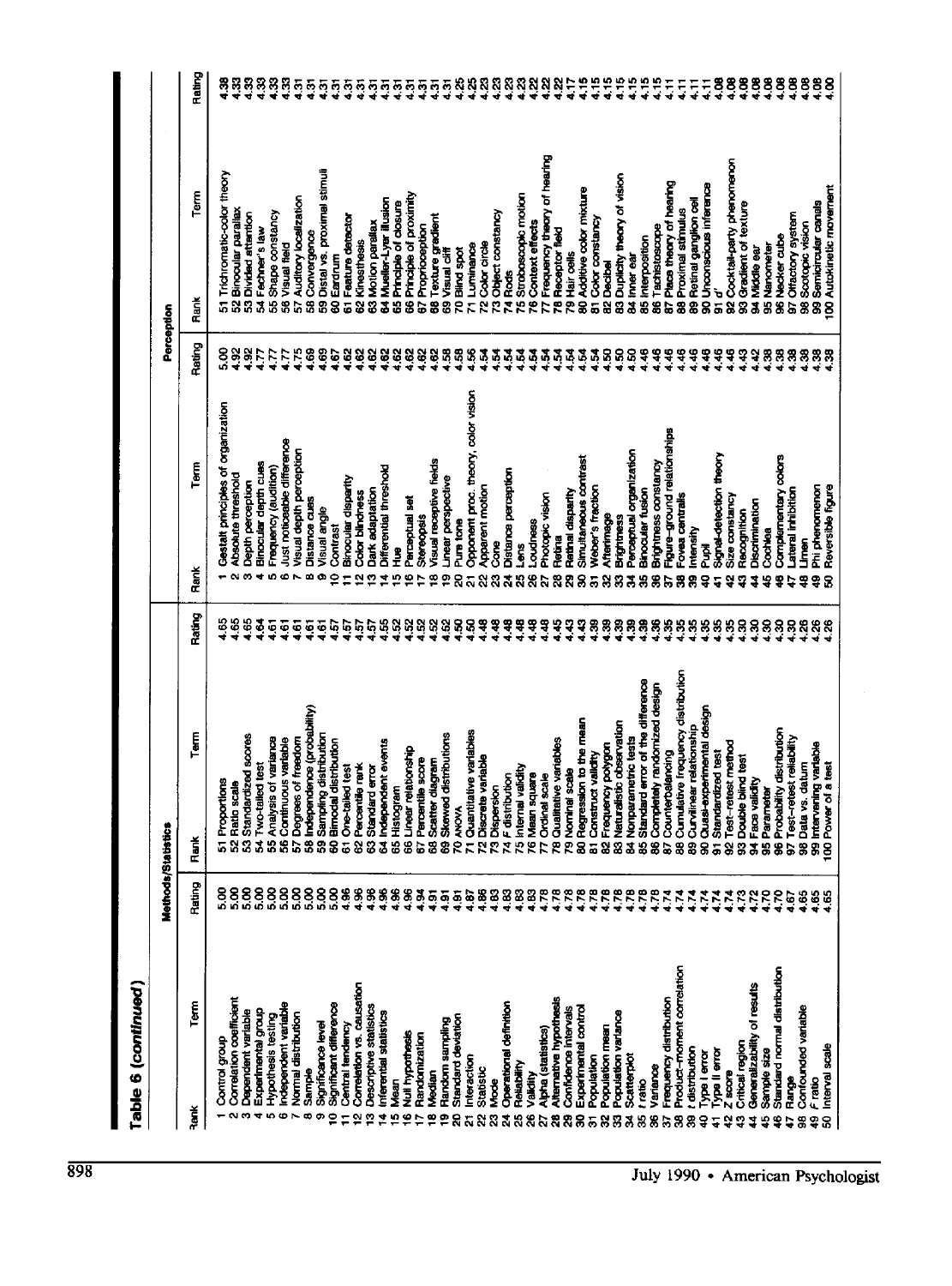|                | <b>Fable 6 (continued)</b>               |                              | Personality                                                     |               |           |                                               | Tecal                                |                                                  |                               |
|----------------|------------------------------------------|------------------------------|-----------------------------------------------------------------|---------------|-----------|-----------------------------------------------|--------------------------------------|--------------------------------------------------|-------------------------------|
| Rank           | Term                                     | Rating                       | Term<br>Rank                                                    | Rating        | Řank      | ۲em<br>ا                                      | <b>Rating</b>                        | Term<br>Rank                                     | Rating                        |
|                |                                          | ន្លី                         | 51 Identity crisis                                              | 4.18          |           | Cognitive dissonance theory                   | $rac{32}{4}$                         | Experimenter expectancies<br>5                   |                               |
|                | Personality                              | $\frac{8}{5}$                | 52 Inferiority complex                                          | $\frac{6}{2}$ | e         | Prosocial behavior                            | $rac{5}{4}$                          | Heider's attribution theory<br>$\overline{8}$    | ន្ទ                           |
| m              | Psychoanalytic theory                    | 4.82                         | 53 Nomothetic approach                                          | ី             |           | Attitude change, factors influencing          | 4.76                                 | Locus of control                                 |                               |
| ۰              | Unconscious                              | 4.75                         | 54 Reality testing                                              | $\frac{8}{4}$ |           | Prejudice                                     | 4.76                                 | Person perception<br>37                          | $\frac{88}{15}$               |
| in.            | Free association                         | 4.73                         | Expectancies<br>$\overline{3}$                                  | Ë             |           | Attitudes and behavior                        |                                      | Scapegoating<br>3                                |                               |
| $\bullet$      | Σ                                        | 4.73                         | 56 Extraversion-intraversion                                    | 417           |           | Social influence                              | 1.67                                 | Self-attribution                                 |                               |
|                | Traits                                   | 4.67                         | 57 Monozygotic twins                                            | $\ddot{1}$    |           | Attribution theory                            |                                      | Social cognition<br>858                          | 8883                          |
| œ              | Unconscious motivation                   | 4.67                         | 58 Twin studies                                                 | Ê             | $\bullet$ | Conformity                                    | 4.65                                 | Authoritarian personality                        |                               |
| ക              | Introversion-extraversion                |                              | <b>59 Delay of gratification</b>                                | <u>පි</u>     |           | Correlational method                          | 4.65                                 | Cohesiveness                                     |                               |
| ∘              | Depression                               |                              | 60 Genetics and personality traits                              | కి            | 0         | Vilgram's obedience experiment                | 1.59                                 | Frame of reference<br>38                         | ತ್ವತ್ವ                        |
| ۳              | Modeling                                 | रुङ्क<br>चर्च                | l stage<br>61 Genita                                            | 8             |           | Social comparison theory                      | $\frac{9}{2}$                        | Group decisions<br>$\overline{5}$                | 3.93                          |
| N              | Observational learning                   |                              | 62 Humanistic theories                                          | 8             |           | <b>Causel attribution</b>                     | ងុ                                   | James-Lange theory<br>g                          | 3.89                          |
| O              | Personality assessment                   | 4.58                         | 63 Intrapsychic conflict                                        | 8             | m         | Debriefing                                    | Ŗ                                    | Balance theory<br>8                              |                               |
|                | Reaction formation                       | 4.57                         | 64 Penis envy                                                   | 8             | ₹         | Discrimination                                | ίŤ,                                  | Comparison level                                 |                               |
| 40             | Defence mechanisms                       |                              | 65 Primary process                                              | 8             | L.        | Placebo effect                                | é,                                   | Foot-in-the-door effect<br>33                    |                               |
| œ              | Instincts in Freudian theory             |                              | 66 Longitudinal research                                        |               | Φ         | Social learning theory                        | ί¥,                                  | Gender differences, cognitive                    |                               |
| r              | Oedipal conflict                         | <b>8888</b>                  | Need for achievement<br>$\overline{5}$                          | 38            | N         | Self-concept                                  | 4                                    | Impression management<br>8 <sub>o</sub>          |                               |
| ∾              | Oral stage                               |                              | Schizophrenia<br>3                                              | 8             | œ         | Frustration-aggression hypothesis             | Ę                                    | Inpression formation<br>$\bar{\mathbf{z}}$       |                               |
| ഉ              | Projection                               |                              | Stanford Binet intelligence scale<br>$\ddot{\mathbf{z}}$        | 8             | Φ         | Fundamental attribution error                 | द                                    | Internater reliability<br>8                      |                               |
| ន              | Repression                               | <b>8888</b><br>****          | 70 Vicarious learning                                           | g             | 8         | Emotion                                       | Ŗ                                    | Nonverbal communication<br>g                     | 888888888<br>0000000000       |
|                | <b>Sublimation</b>                       |                              | 71 Achievement tests                                            | 8             |           | Personality                                   | Ŗ                                    | Sodal exchange theory<br>E,                      |                               |
| 웒              | Intelligence                             |                              | 72 Anal stage                                                   | 8             | Ñ         | Arousal and emotions                          | Ķ                                    | Social facilitation<br>ደ                         | 88<br>3.88                    |
|                | Nature-nurture controversy               |                              | 73 Catharsis                                                    | 8             | 8         | Attitude scales                               |                                      | Social norm                                      | 3.89                          |
|                | Projective techniques                    |                              | 74 Freudian dream symbols                                       | 8             | 지         | Observational learning                        |                                      | Gender identity<br>R <sub>x</sub>                | 3.82                          |
| និងនិន         | Self-concept                             | ន្ត្តន្ត្ត<br>$\frac{55}{4}$ | 75 Idiographic approach                                         | 8             | 8         | Stereotypes                                   | ន្តន្តន្តន្ត<br><del>។ ។ ។ ។ ។</del> | Kelley's attribution theory<br>Ŕ                 | 3.82                          |
|                | Extravert                                | 4.45                         | Latency period<br>$\overline{5}$                                | 8             | ж         | Persuasion, resistance to                     |                                      | Role expectations<br>ሮ                           | 3.82                          |
| ħ.             | Freudian slips                           | 4.45                         | 77 Preconscious                                                 | 8             | ы         | Diffusion of responsibility                   |                                      | Ethnocentrism<br>E                               |                               |
|                | Pleasure principle                       | 4.45                         | Socialization<br><br>ლ                                          | 8             | 8         | Personality-situation interaction             |                                      | Mere exposure effect<br>g                        |                               |
|                | Psychoenalytic therapy                   |                              | Systematic desensitization<br>g                                 | 8             | 8         | Attribution of responsibility                 | ន្តន្ត                               | Misattribution of arousal<br>ደ                   |                               |
|                | Sodal learning theory                    | 4542<br>4442                 | 80 Thematic Apperception Test                                   | 8             | 8         | Obedience to authority                        | $\frac{8}{4}$                        | Primacy effect                                   | <b>PPPPP</b><br><b>odd</b> oo |
|                | ntrovert                                 |                              | 81 General intelligence (g)                                     |               |           | Self-esteem                                   | $\frac{29}{2}$                       | Prisoner's dilemma<br>85                         |                               |
| 888588388588   | Self-ectualization                       | 4.42                         | 82 Hierarchy of motives                                         | 3.92          | ននន       | <b>Socialization</b>                          | 4.29                                 | Reciprocity norm<br>S,                           | 3.76                          |
|                | dentification, Freudian theory           | 36                           | 83 Achievement motivation                                       | $\frac{5}{3}$ |           | Bystander effect                              | $\frac{3}{4}$                        | Role conflict<br>g                               | 3.76                          |
|                | <b>SPART</b>                             | 4.36                         | 84 Castration anxiety                                           | $\frac{5}{3}$ |           | Schachter's experiment on                     | 4.24                                 | Situational attribution<br>Š.                    |                               |
|                | Psychosexual stages                      | 1.36                         | 85 Client-centered therapy                                      | ន្ល           |           | errottons                                     |                                      | Social desirability<br>335                       | <b>828</b><br>838             |
|                | <b>Reality principle</b>                 |                              | Culture-fair test<br>9                                          | 5<br>33       | 縣         | Sex role socialization                        | ಸ್ಥ<br>* *                           | Sociobiology                                     |                               |
|                | Intelligence quotlent (IQ)               | 838                          | 87 Eros                                                         | 3.91          | 窝         | Leadership                                    |                                      | Intergroup behavior                              | <b>S</b>                      |
|                | Identity formation                       |                              | 88 Subconscious                                                 | 88<br>ನನ      | ನಿ        | Demand characteristics                        | $\frac{18}{4}$                       | Adaptation level<br>8                            |                               |
|                | Catharsis                                |                              | 89 Trait anxiety                                                |               | 88        | Psychological reactance                       | 4.18                                 | Base-rate information<br>8                       |                               |
| 요              | MMPI                                     | ដ្ឋដូច្ន                     | 90 Approach-avoidance conflict                                  | 3.83<br>3.83  | ş         | Groups, characteristics of                    | 4.13<br>13                           | Compliance versus conformity<br>85               | EEEEEEEEE                     |
| $\overline{4}$ | Phallic stage                            |                              | 91 Cognitive development                                        |               |           | Helping behavior                              |                                      | Deindividuation                                  |                               |
| 92             | Reaction formation                       | 2                            | 92 Dizygotic twins<br>g                                         | 3.83<br>3.83  | ą<br>5    | Learned helplessness<br><b>Group dynamics</b> | $\frac{2}{4}$<br>4.12                | Dispositional attribution<br>$\overline{8}$<br>8 |                               |
| 2              | Self-efficacy expectations<br>Regression |                              | Emotion (theories of)                                           | 3.83          | ្នុ       | Role playing                                  | $\frac{2}{4}$                        | 94 Manipulation check<br>Likert scale            |                               |
| 땊              | <b>Fransference</b>                      | $\frac{27}{427}$             | 94 Frustration-aggression hypothesis<br>95 Intrinsic motivation | 3.83          | 1         | Interpersonal attraction                      | $\frac{1}{4}$                        | Norm of reciprocity<br>S                         |                               |
| 옾              | Classical conditioning and fear          | $^{125}$                     | 96 Life span development                                        | $\frac{3}{3}$ | 9         | Nodeling                                      | $\frac{1}{2}$                        | Semantic differential technique<br>96            |                               |
| ÷.             | Maturation                               | $\frac{25}{2}$               | 97 Manifest content                                             | 3.83          | S         | Social support                                | $\frac{1}{4}$                        | Empathy<br>5                                     |                               |
|                | Naturalistic observation                 | $^{25}$                      | 98 Collective unconscious                                       | 3.82          | 4         | Self-fulfilling prophecy                      | $\frac{8}{4}$                        | 98 Intrinsic motivation                          | 3.70                          |
| <b>??8</b>     | Ego psychology                           |                              | 99 Ego control                                                  |               | 앟         | Pygmalion in the classroom                    | 4,06                                 | 99 Status                                        |                               |
|                | Phallic symbol                           |                              | i crisis<br><b>IOO Electra</b>                                  | 3.82<br>3.82  | ş         | Attractiveness                                | $^{4.00}$                            | 00 Affective-cognitive consistency               | 3.85                          |
|                |                                          |                              |                                                                 |               | 8         | Equity theory                                 | $rac{8}{4}$                          |                                                  |                               |
|                |                                          |                              |                                                                 |               |           |                                               |                                      |                                                  |                               |

l,